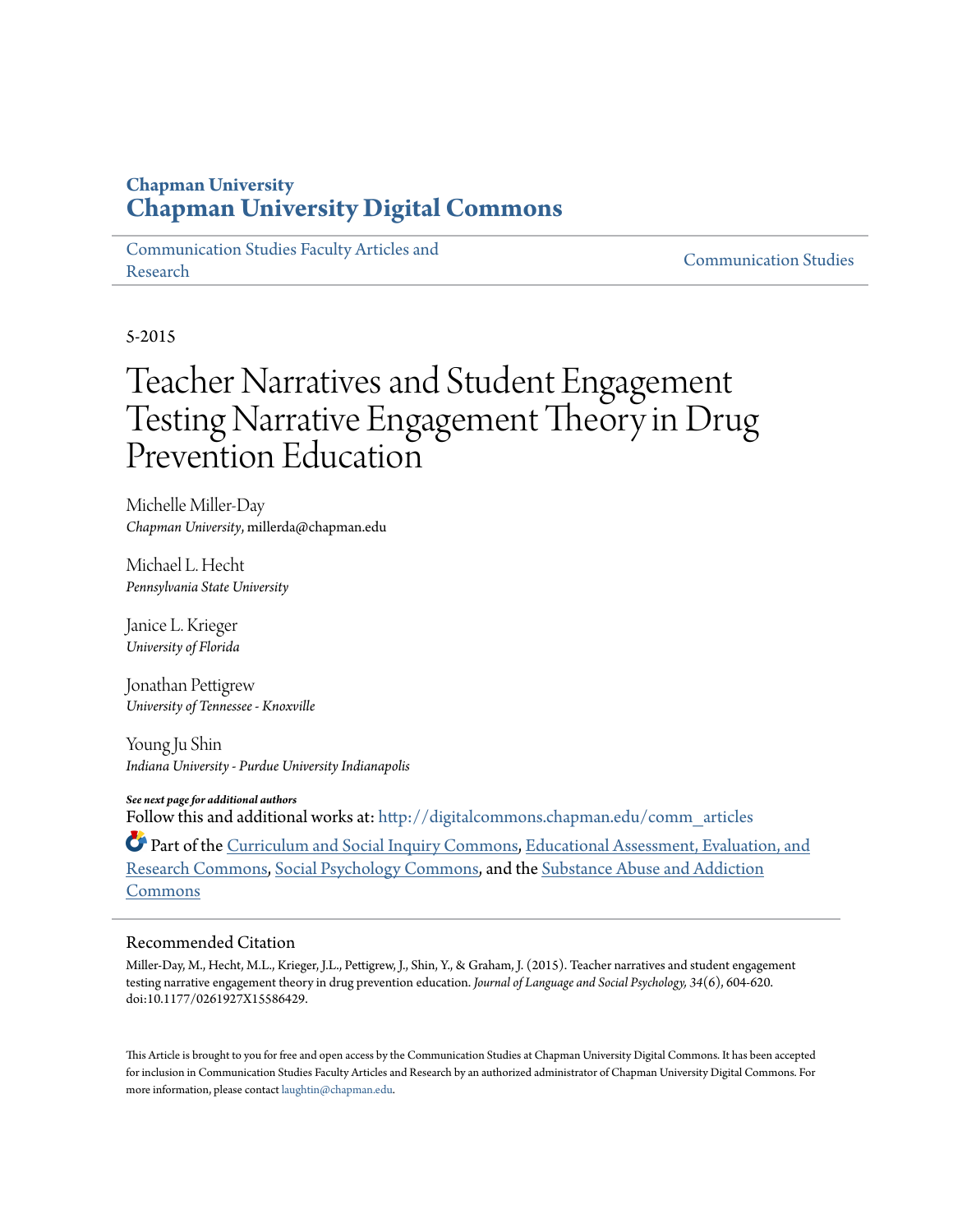## Teacher Narratives and Student Engagement Testing Narrative Engagement Theory in Drug Prevention Education

#### **Comments**

This is a pre-copy-editing, author-produced PDF of an article accepted for publication in *Journal of Language and Social Psychology*, volume 34, issue 6, in 2015 following peer review. The definitive publisherauthenticated version is available online at [DOI: 10.1177/0261927X15586429](http://dx.doi.org/10.1177/0261927X15586429).

#### **Copyright**

The authors

#### **Authors**

Michelle Miller-Day, Michael L. Hecht, Janice L. Krieger, Jonathan Pettigrew, Young Ju Shin, and John L. Graham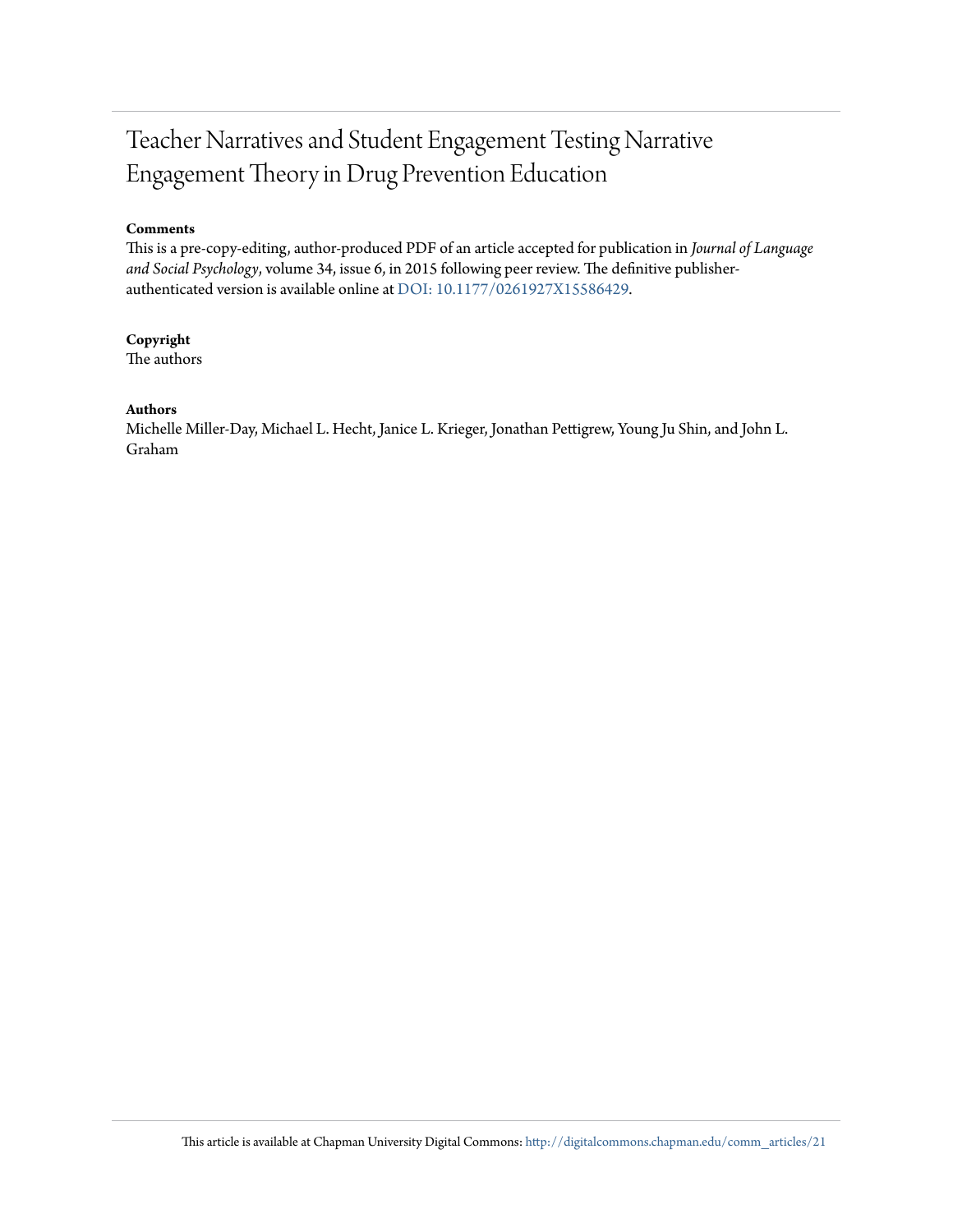#### Running head: **TEACHER NARRATIVES IN DRUG PREVENTION**

## **Teacher Narratives and Student Engagement: Testing Narrative Engagement Theory in Drug Prevention Education**

Michelle Miller-Day<sup>1</sup>, Michael L. Hecht<sup>2</sup>, Janice L. Krieger<sup>3</sup>, Jonathan Pettigrew<sup>4</sup>, YoungJu Shin<sup>5</sup>, and John Graham<sup>2</sup>

#### **Abstract**

Testing narrative engagement theory, this study examines student engagement and teachers' spontaneous narratives told in a narrative-based drug prevention curriculum. The study describes the extent to which teachers share their own narratives in a narrative-based curriculum, identifies dominant narrative elements, forms and functions, and assesses the relationships among teacher narratives, overall lesson narrative quality, and student engagement. One hundred videotaped lessons of the *keepin' it REAL* drug prevention curriculum were coded and the results supported the claim that increased narrative quality of a prevention lesson would be associated with increased student engagement. The quality of narrativity, however, varied widely. Implications of these results for narrative-based prevention interventions and narrative pedagogy are discussed.

#### **Keywords**

narrative, health campaign, substance use prevention, prevention science, teaching, pedagogy

<sup>1</sup>Chapman University, California, United States

2 Pennsylvania State University, Pennsylvania, United States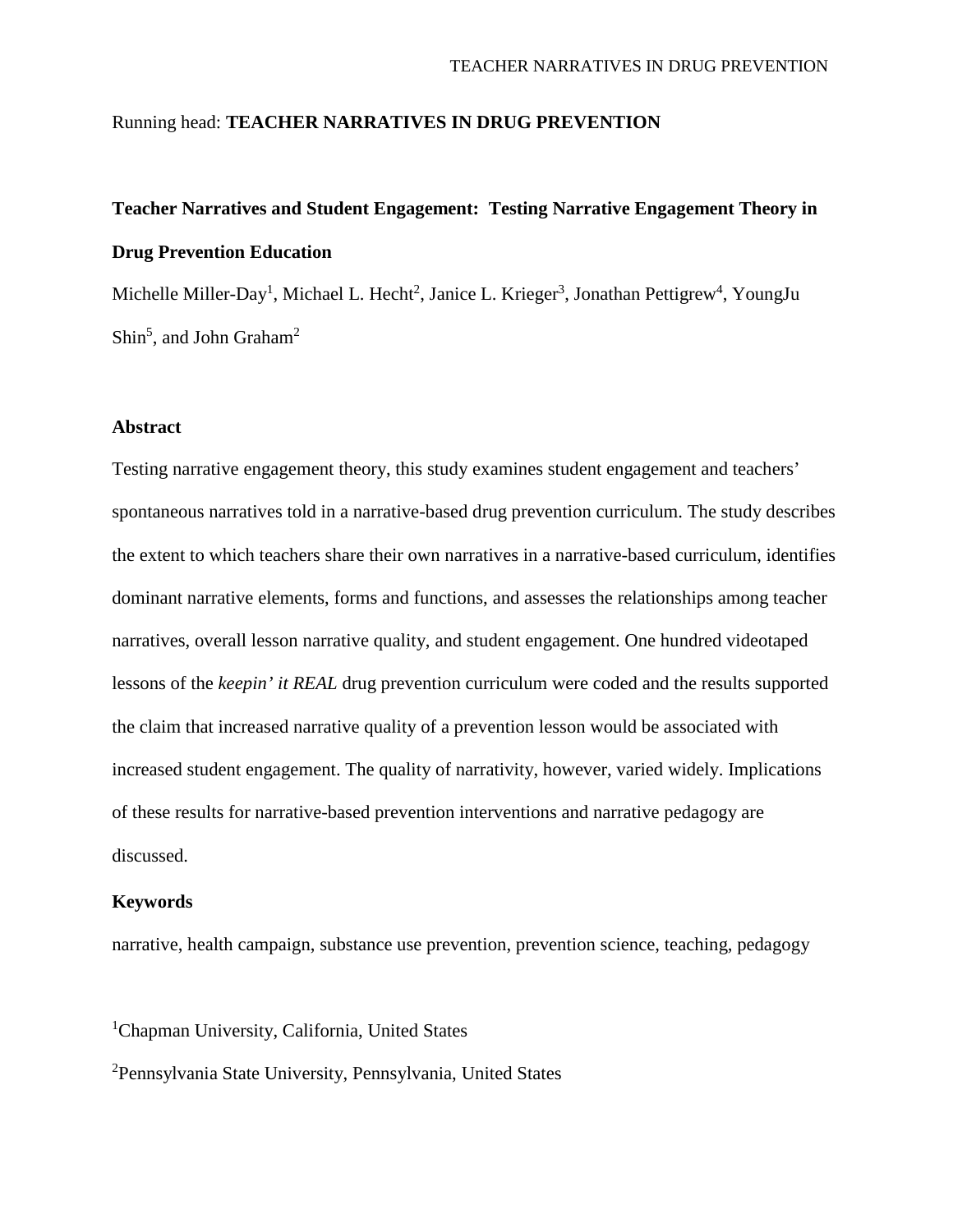<sup>3</sup>University of Florida, Florida, United States

4 University of Tennessee, Knoxville, Tennessee, United States

5 Indiana University Purdue University Indianapolis, Indiana, United States

### **Corresponding Author:**

Michelle Miller-Day, PhD, Dept. of Communication Studies, Chapman University, orange, CA

92866

Email: millerda@chapman.edu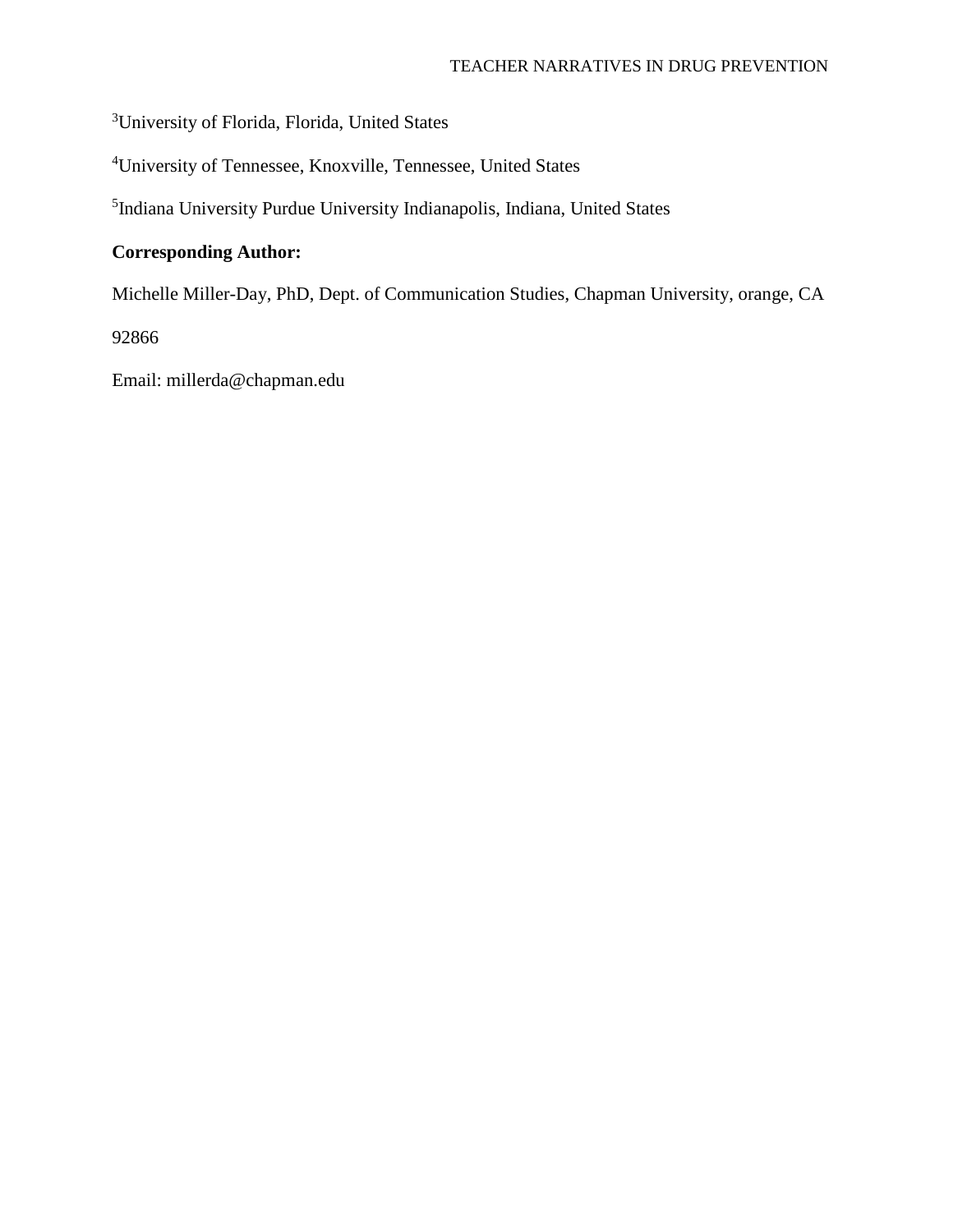A fundamental tenet of public health is that it is always preferable to prevent a problem from occurring than it is to address the effects of a condition once it has developed (Institute of Medicine, 2014). One promising approach for designing prevention interventions and health promotion campaigns is to ground prevention messaging in the stories of the target population (Miller-Day & Hecht, 2013). While we all have our own stories that organize our experiences and guide our health behaviors, these stories are influenced by larger cultural narratives about health (Mattingly & Garro, 2000). We shape our own story by choosing among available cultural stories, applying them to our experiences, "sometimes getting stuck in a particularly strong narrative, often operating within contradictory implied narratives, and sometimes seeking stories that transgress the culturally condoned ones" (Richardson, 1997, p. 181). Not all of our health stories are necessarily healthy.

M[i](#page-29-0)ller-Day and Hecht (2013) describe narrative engagement theory<sup>i</sup> that explains how youth narratives are effective in reducing adolescent substance use. The underlying assumption in this theory is that adolescents make substance use decisions based on the narrative story lines available to them (socially, locally, and personally) and that they embrace stories that cohere and resonate with their experiences (Hecht & Miller-Day, 2007, 2009). Thus, the stories kids tell about drugs reveal how they see drugs and drug use, the choices they make, and what can be done to influence them to make healthy choices (Miller-Day & Hecht, 2013). This line of research has revealed that exposure to health messages created from youth narratives heightens identification with the program content, overcomes resistance to the health message, and enhances the personal relevance of these messages to the message recipients (Miller, Alberts, Hecht, Trost, & Krizek, 2000). A narrative approach to health messages and substance use prevention resulted in the *keepin' it REAL* drug prevention curriculum, implemented in middle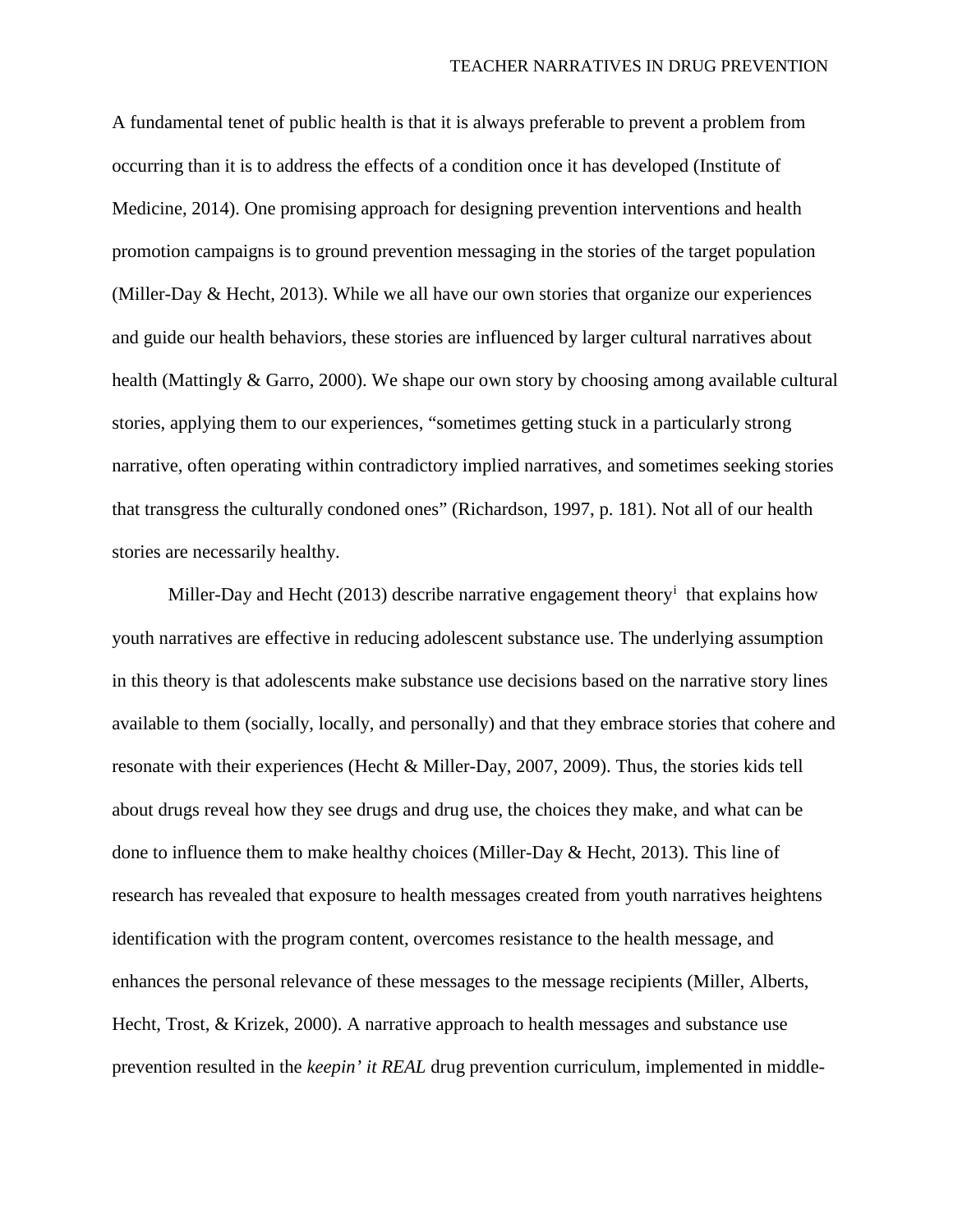school classrooms in 50 countries around the world and reaching more than 1 million youth (Hecht, Colby & Miller-Day, 2010).

The curriculum promotes the sharing of stories from teachers as well as students. These classroom-based discussions and the implementation of the entire curriculum rely on classroom teachers to promote the sharing of, "personal and locally-based stories of drugs and drug use" (Miller-Day & Hecht, 2013, p. 9) that heighten youth's engagement. Yet, it is unclear what stories teachers elect to share in the classroom. These teachers have their own unique experiences; so, what kinds of stories do teachers share when teaching a prevention program?

While prevention researchers carefully craft the stories included in any narrative-based intervention, they have little control over the local narratives that emerge during implementation of the program. Some research suggests that emergent local narratives should enhance the curriculum by reflecting local culture (Hecht & Krieger, 2006); however, this may not be the case with teacher narratives. While narrative-based interventions tend not to promote fear or judgment, teachers may feel a moral responsibility to narrate stories including fear appeals and judgment, counteracting the core messages of the intervention. In a recent study by Krieger et al. (2013), youth who were asked to create substance use prevention posters tended to rely heavily on fear appeal messages, even when instructed not to do so. No systematic research has been conducted to examine the narratives shared by classroom implementers when administering a narrative-based prevention curriculum. This seems particularly important for understanding how implementation under real world conditions may impact program effectiveness. Therefore, this study first reviews research on narrative health messages and narrative pedagogy and then investigates the spontaneously emerging narratives that teachers share when implementing a narrative-based substance use prevention curriculum in  $7<sup>th</sup>$  grade classrooms in the United States.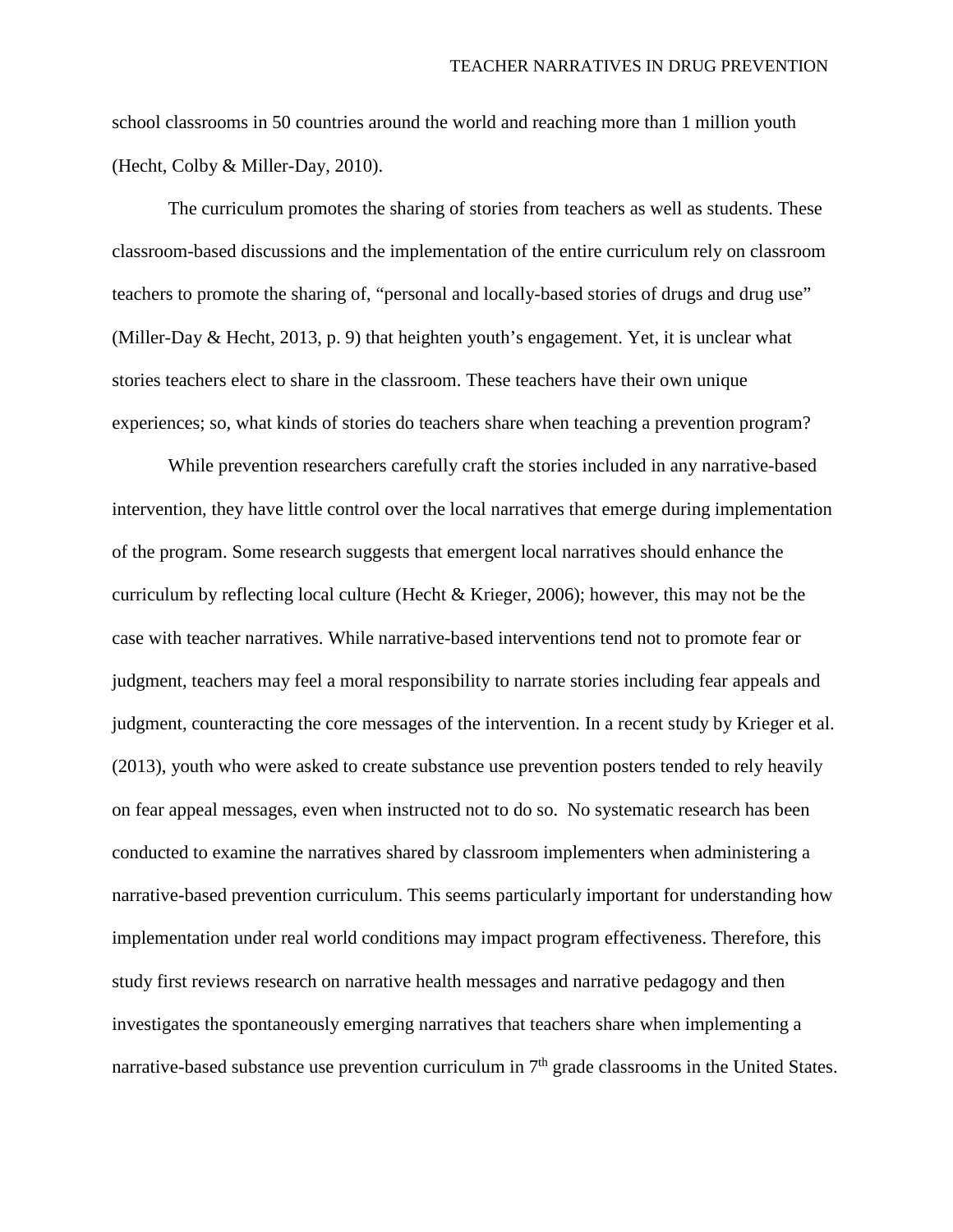#### **Background**

#### *Narrative Health Messages*

Narratives are defined as "talk organized around significant or consequential experiences, with characters undertaking some action, within a context, with implicit or explicit beginning and end points, and significance for the narrator or her or his audience" (Miller-Day & Hecht, 2013). This definition highlights "the active role of characters, intentionality, and the contextual nature of narrative" (p. 2). Narratives may be fiction or nonfiction, first or third person, and organize events in some way to create an identifiable structure, containing implicit or explicit messages about the topic being addressed (Kreuter et al., 2007).

Indeed, storytelling is one of the most powerful delivery tools for health information (Hopfer, 2011). A story that is told with enough vivid and sensory detail has the power to engage the listener, enhance identification with the characters, model pro-health behaviors, and even transport the listener into that experience (Lee, Hecht, Miller-Day & Elek, 2011). Narrative engagement theory argues that narrative health messages can reframe an audience's preexisting narrative knowledge by addressing their mental models (Miller-Day & Hecht, 2013); that is, cognitive representations of the world, their place in that world, and presenting alternatives that shape cognition and decision making (Johnson-Laird, 2006). Stories help us to understand the daily context in which health decisions take place and, when added to more objective "factual" information, are more effective than presenting facts alone (Hopfer, 2011). Insights into the human experience of healthy behaviors—the nature of choice, pleasure, and guilt—is central to health interventions, and information-only approaches struggle to produce these insights. Stories facilitate information processing, provide surrogate social connections, and address emotional and existential issues (Kreuter et al., 2007).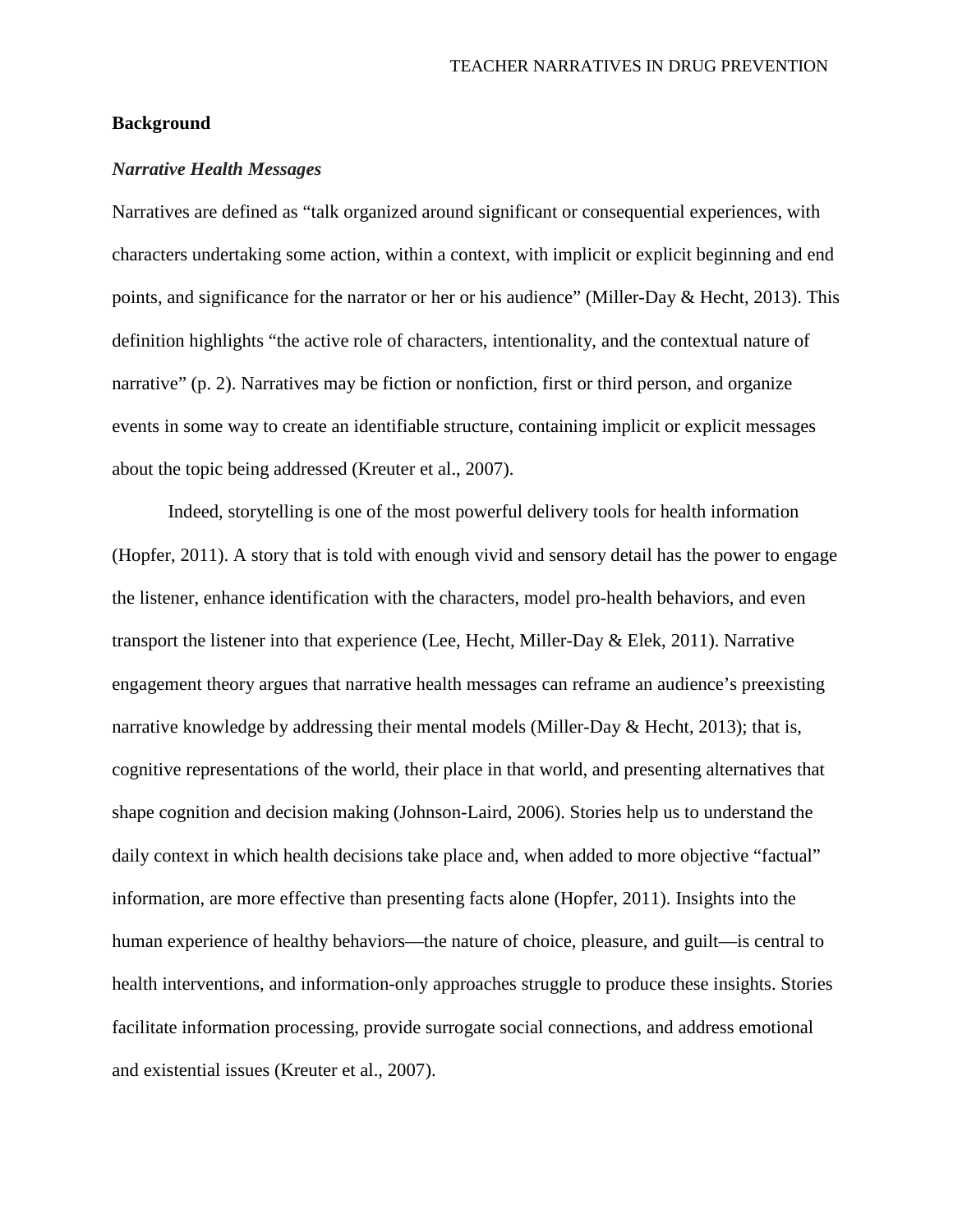Therefore, the stories communicated in a prevention interventions are consequential. Yet, while the planned youth narratives that are a planned part of a curriculum might promote a certain kind of narrative knowledge, the spontaneous narratives that emerge during implementation of a program may be equally powerful based on the narrative pedagogy of the instructor.

#### *Narrative Pedagogy*

Employing narrative as a pedagogical tool is relatively new in formal teacher education and certification programs (Diekelmann, 2001). Classified as an "interpretive pedagogy," narrative pedagogy is an approach to teaching and learning that evolves from the experiences of the teacher based on an understanding of how people make sense of phenomena through stories (Clandinin & Connelly, 2004). As stories are authored and analyzed, practical knowledge is both taught and learned (Nehls, 1995) and the ability to know and connect with students becomes the focus of the learning environment (Brown, Kirkpatrick, Mangum, & Avery, 2008). Freire (1993) argued that the concept of education in which students passively accept deposits of knowledge from a teacher will not work for many learners; rather, reflective and critical thinking is essential for learning and conventional pedagogies may not foster the development of these skills (Kawashima, 2005).

Although the role of reflection in learning and education has gained significant momentum in general education (Alterio & McDrury, 2003), the role of storytelling is most prominent in the areas of English as a second language, literacy, and transformative education (e.g., Cranton 1997). However, it seems likely that many teachers implementing prevention interventions in elementary and middle-school contexts may not have much formal training or knowledge of narrative-based approaches to learning, thus impacting their ability to deliver these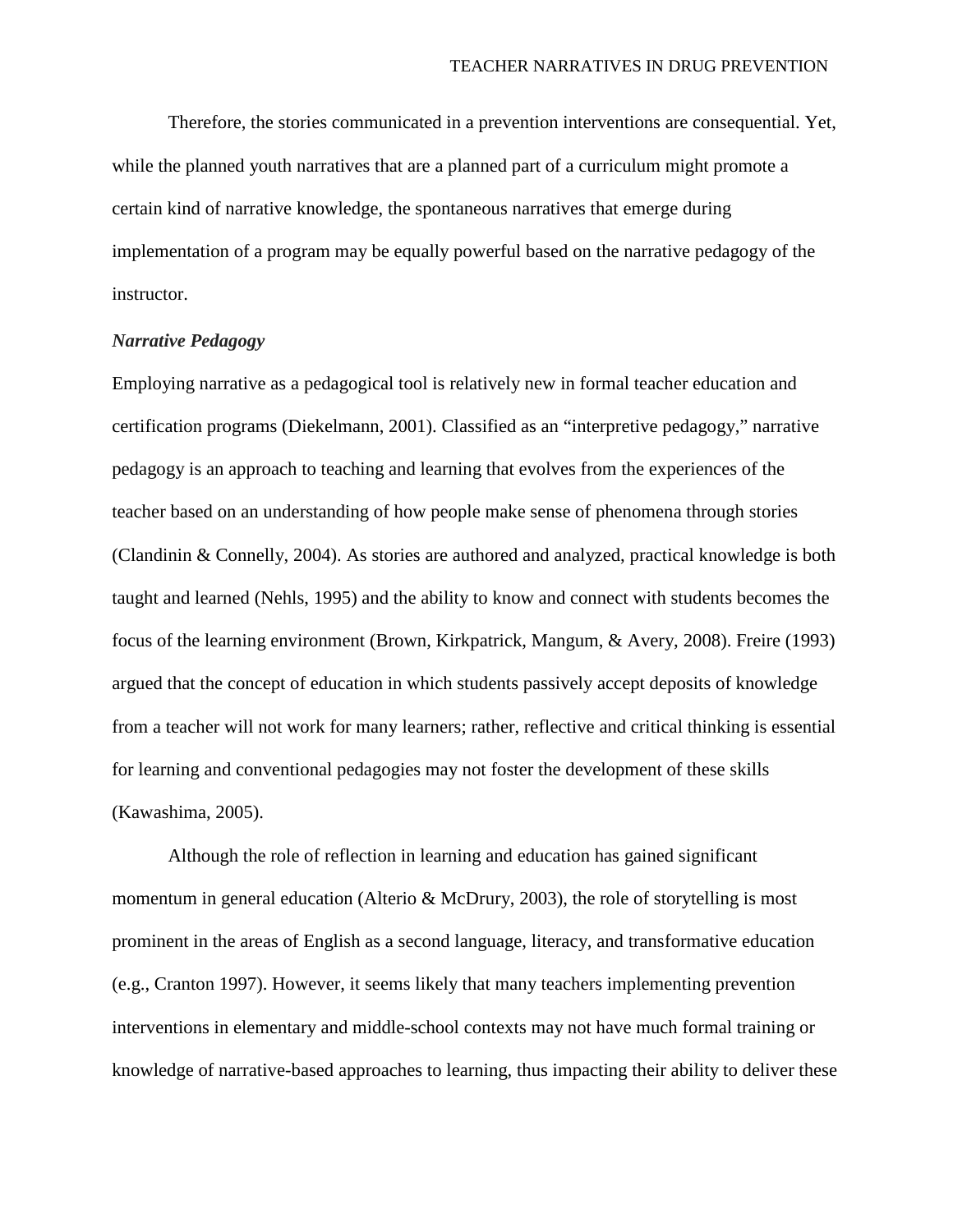interventions. Given this likelihood and the fact that school-based prevention interventions are generally implemented by classroom teachers with little to no training in narrative pedagogy, the current study seeks to investigate teacher's use of narratives in a narrative-based middle school drug prevention intervention.

Within the context of implementing a prevention curriculum, the current study specifically examines teacher narratives by asking the following questions:

**Research Question 1:** To what extent do teachers share their own narratives in a narrative-based curriculum?

**Research Question 2:** What are the dominant elements of teacher narratives?

**Research Question 3:** What are the forms of teacher narratives?

**Research Question 4:** What are the functions of teacher narratives?

**Research Question 5:** What are the relationships among number of teacher narratives, overall narrative quality of the lesson, and student engagement?

#### **Method**

#### *The Prevention Intervention*

Teachers were observed implementing the multicultural, school-based *keepin' it REAL* (*kiR*) drug prevention curriculum for students 12-14 years old. The 10-lesson curriculum is taught by classroom teachers in 45-minute sessions over 10 weeks and includes four booster sessions delivered in the following school year. The lessons teach students to assess the risks associated with substance abuse, enhance decision-making and resistance strategies, improve anti-drug normative beliefs and attitudes, and reduce substance use (Hecht & Miller-Day, 2007).

*kiR* was chosen for a number of reasons. First, it is narrative-based (Miller-Day & Hecht, 2013). Lessons integrate findings from on narrative interviews as examples, illustrations,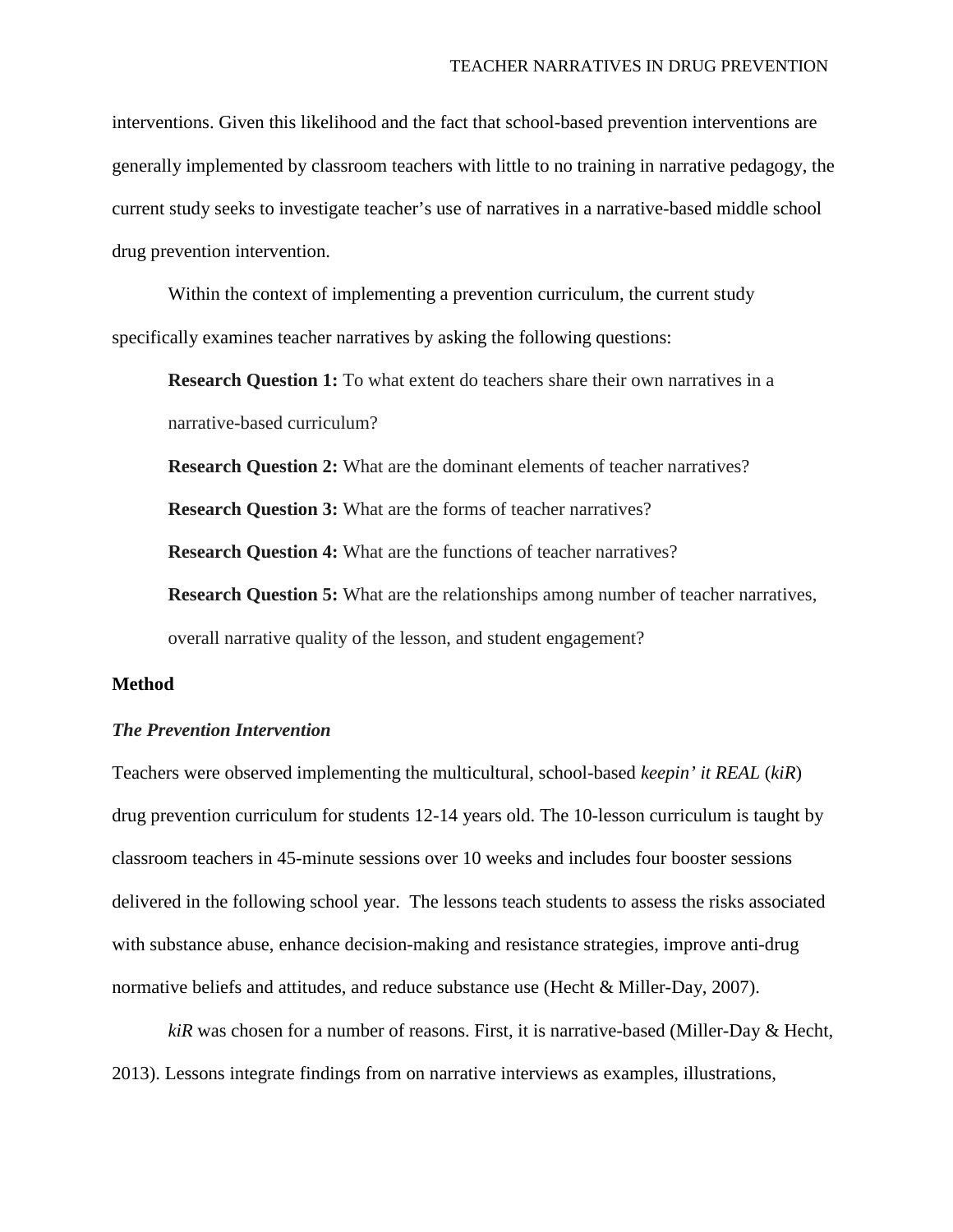scenarios for role-playing activities, homework activities, and curriculum videos. Prompts are provided for teachers to "share your own story here if applicable." The *kiR* curriculum has proven effective in reducing substance use in a randomized clinical trial (Hecht, Graham, & Elek, 2006), it is listed as evidence-based intervention on the National Registry of Evidencebased Programs and Practices, and has been adopted by D.A.R.E. America for national and international dissemination resulting in what is believed to be the widest dissemination of any school-based substance use prevention program (Hecht et al., 2010). Given its widespread use in the US as well as around the world, it is particularly important to understand how *kiR* is implemented.

#### *Sample*

As part of a larger study on implementation quality, 25 rural schools in Ohio and Pennsylvania were assigned to teach the *kiR* curriculum using a stratified random assignment procedure (see Graham et al., 2014 for more information). Thirty-seven total teachers taught the curriculum total of 78 classrooms (65% were women, with 52.4% under the age of 40). . All teachers received training during a 1-day workshop conducted by project staff during which they received a detailed curriculum manual. Five minutes of the training was devoted to pointing out that the curriculum includes a number of youth narratives reflected in individual, dyadic, small group, and classroom activities and teachers were asked to elicit personal narratives from students whenever possible and share their own narratives if relevant. No specific training was provided on how to elicit student narratives or how to integrate teacher narratives into the curriculum.

#### *Video Data*

A total 675 lesson videos were received out of the possible 780, of which 550 videos both audio and video data. For the current study, 100 videos were randomly selected from the 550 for the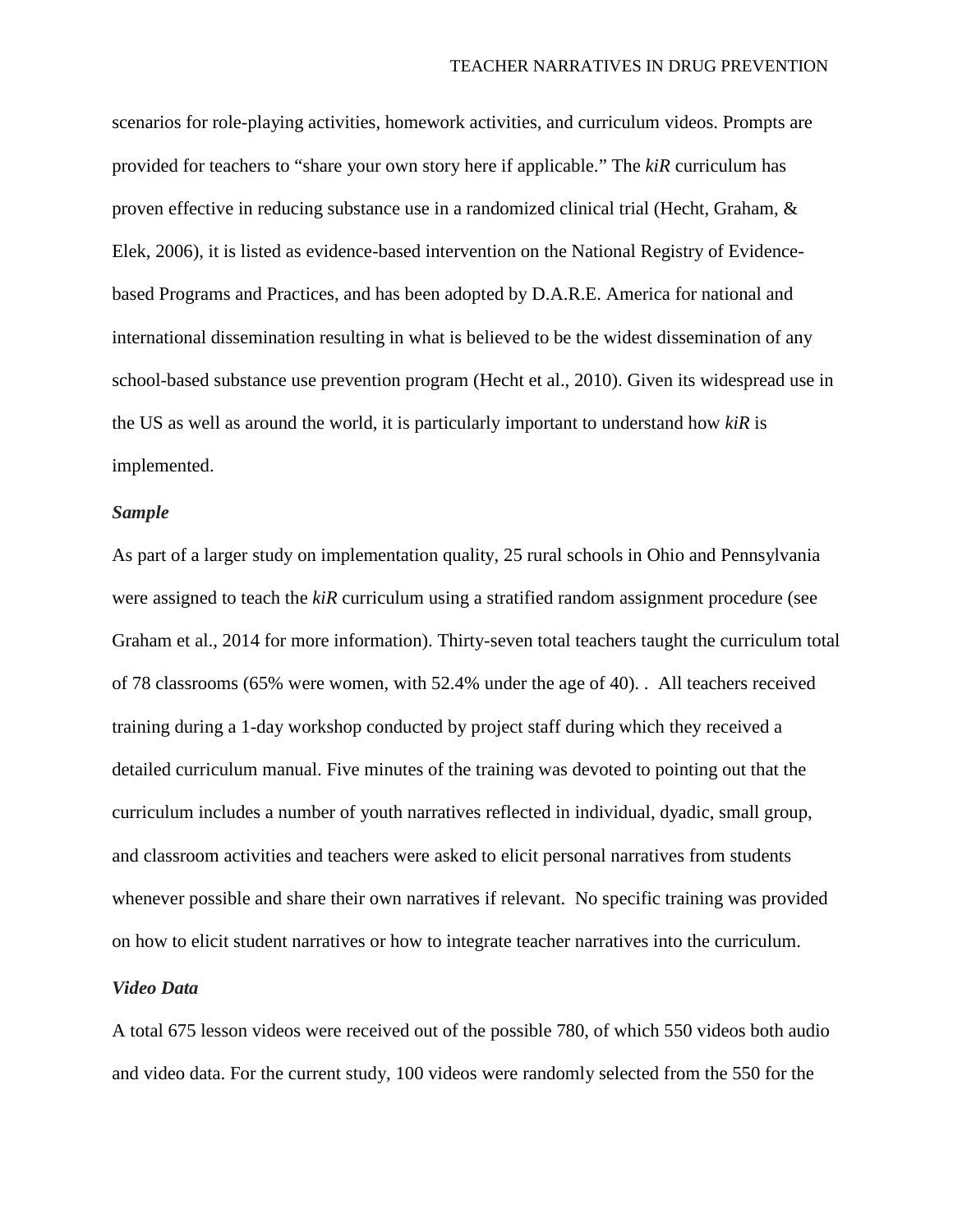current study. Additional details regarding video data and selection procedures for the larger study are reported in Pettigrew et al. (2013).

#### *Coding Procedures and Measures*

To address our research questions, the first step in the analysis was to code each lesson for overall student engagement, narrative quality of the lesson, and to identify teacher narratives within each lesson. Next, teacher narratives in each lesson were coded for their narrative elements, forms, and functions.

First, a team of six coders received approximately 12–14 hours of training over 8 weeks (Shin et al. 2014). Training included didactic instruction on the operational definitions for student engagement and overall lesson narrative quality with ongoing coder meetings to clarify and discuss coders' uncertainty of operational definitions, as well as to periodically check coder reliability using videos from previous studies as practice. In order to diminish concerns regarding coding bias, training continued until inter-coder reliability (Krippendorff's alpha, [Hayes & Krippendorff, 2007]) of 0.80 was reached. After establishing reliability, coders independently rated the videos for the current study. To prevent coder drift, intercoder reliabilities were calculated bi-monthly over the coding period with each alpha coefficient greater than .80.

Second, all teacher narratives were identified and the duration of the narrative noted in the video timeline. The qualitative descriptions of the narratives were then coded to identify the key narrative elements. To begin, a-priori narrative elements were identified from the research literature and included: characters, settings, topics, actions, and resolution. Using an iterative qualitative analysis approach (Tracy, 2012), the lead author coded each teacher narrative for these elements. This approach involves immersion in the data, primary cycle coding involving employing a constant comparative method to label and systematize the data (e.g., identifying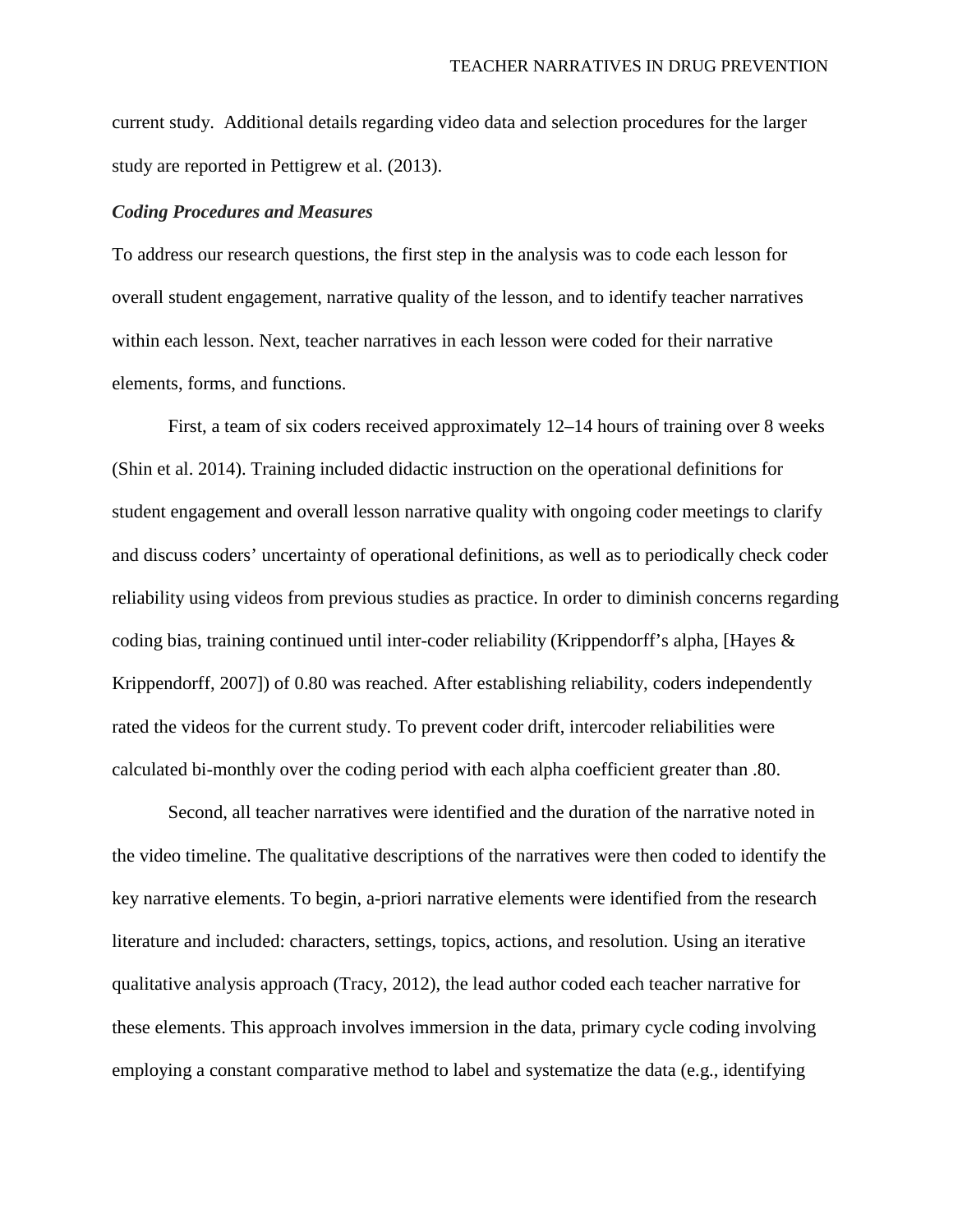kinds of characters, settings, etc.), developing a codebook and reflecting on the codes as they relate to existing literature. Coding was exhaustive, but codes within all categories were not mutually exclusive; that is, all narratives were coded, but a single narrative might have more than one kind of character, setting, or topic. Secondary cycle coding involves organizing codes into conceptual categories or hierarchical order (e.g., school playground and school cafeteria are both included in a larger category of the "school" setting), and moving toward synthesis by creating the most parsimonious set of codes; that is, the simplest explanation accounting for the most data. The forms and functions of the teacher narratives were identified in the same way; however, no a-priori codes were employed and all codes were emergent. All of the quantitative coding measures were entered into SPSS for a descriptive analysis.

#### *Measures*

*Student engagement.* Two items were used to rate student engagement. Coders rated the videos on two, four point agree to disagree scales  $(1 =$  strongly disagree,  $4 =$  strongly agree) indicating the degree to which students were: (i) attentive during the lesson and (ii) students participated during the lesson.

*Lesson narrative quality.* Coders were instructed to "Please evaluate the quality of the teacher's use of narrative conventions in teaching the lesson. Note the overall opportunity and frequency of storytelling by the teacher and his or her elicitation of student narratives." One item was used to assess lesson narrative quality of the lesson. Coders rated the videos on one five point scale (1= poor, 5= excellent) indicating the general degree of excellence in the use of narrative in teaching the entire lesson. Table 1 illustrates the definitions for each rating code.

[Insert Table 1 about here]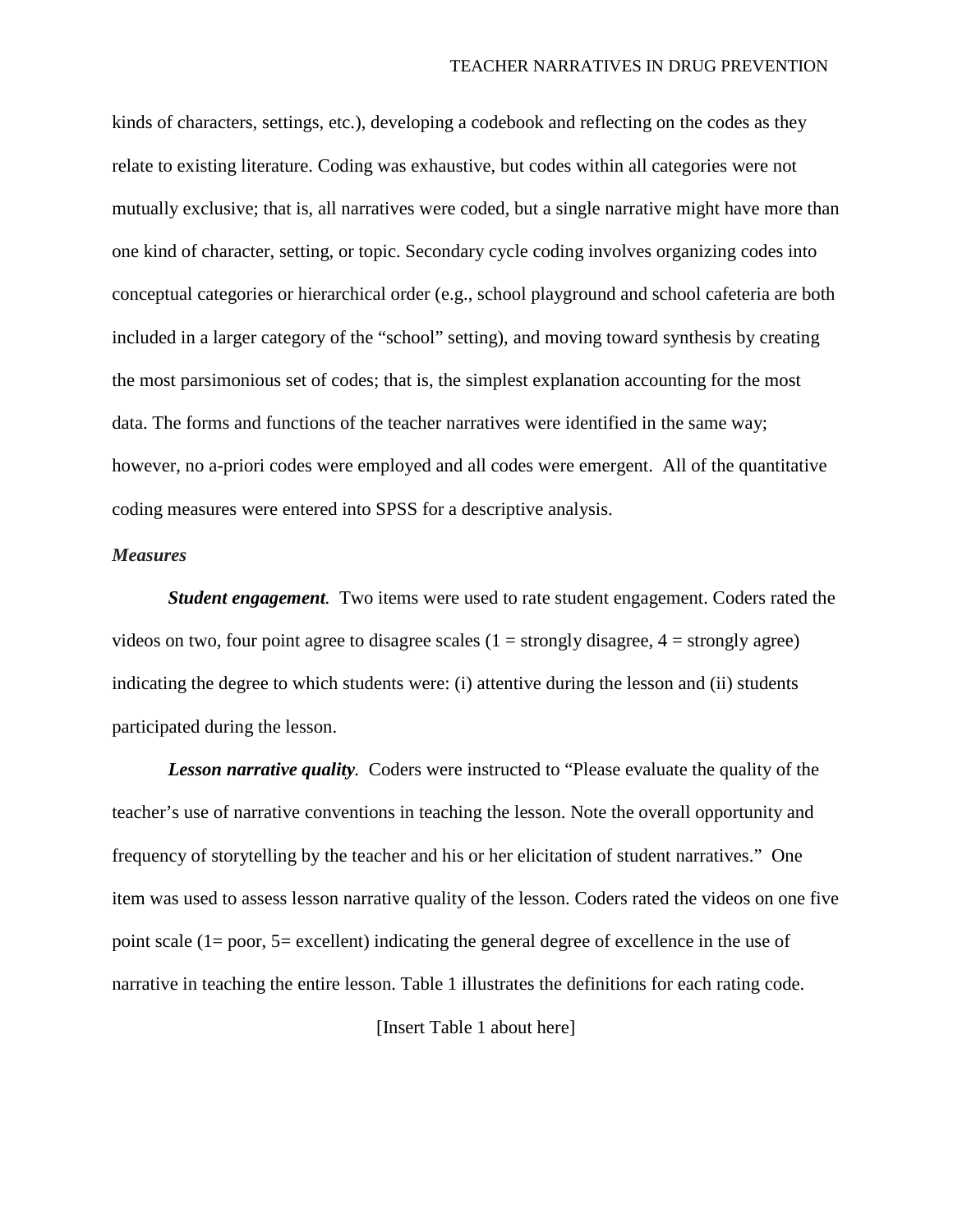*Teacher narratives.* Coders indicated the number of teacher narratives in the lesson entering the total number of lesson narratives in SPSS (quantitative data management and analysis software), note the start time and end time of each narrative, and qualitatively transcribe the actual narratives into NVivo (qualitative data management and analysis software). For the purposes of this study, narrative was conceptually defined as "talk organized around significant or consequential experiences, with characters undertaking some action, within a context, with implicit or explicit beginning and end points, and significance for the narrator or her or his audience" and operationally defined as including the following characteristics for coding: (a) spontaneous, (b) can be concise or elaborate, (c) must include at a minimum characters and an action, (d) can be past or future-oriented, (e) can be factual or fictional.

*Narrative elements, forms, and functions.* Based on the final qualitative codebook, we first identified cases of narrative elements, forms, and functions and then coded frequencies of each variable. The first variable we coded for was *narrative elements* including characters (self, hypothetical generalized student, hypothetical generalized [non-student] other, a specific student, teacher's parent, teacher's child, teacher's spouse, other family member, friend, work colleague, media personality, stranger, or other adult), settings (public place other than school, school, home, no setting), topics (alcohol, tobacco, marijuana, other drug, peer pressure, social interaction other than peer pressure, leisure time, stress, taking responsibility, other risky behavior, and no clear topic), actions (positive verbal, negative verbal, negative nonverbal, positive nonverbal, enacting refuse/explain/avoid/leave, no clear action), and resolution (positive resolution, negative resolution, neither negative nor positive, no resolution). We also coded for *narrative forms* (non-fiction narratives about self, fictional narratives about self, non-fiction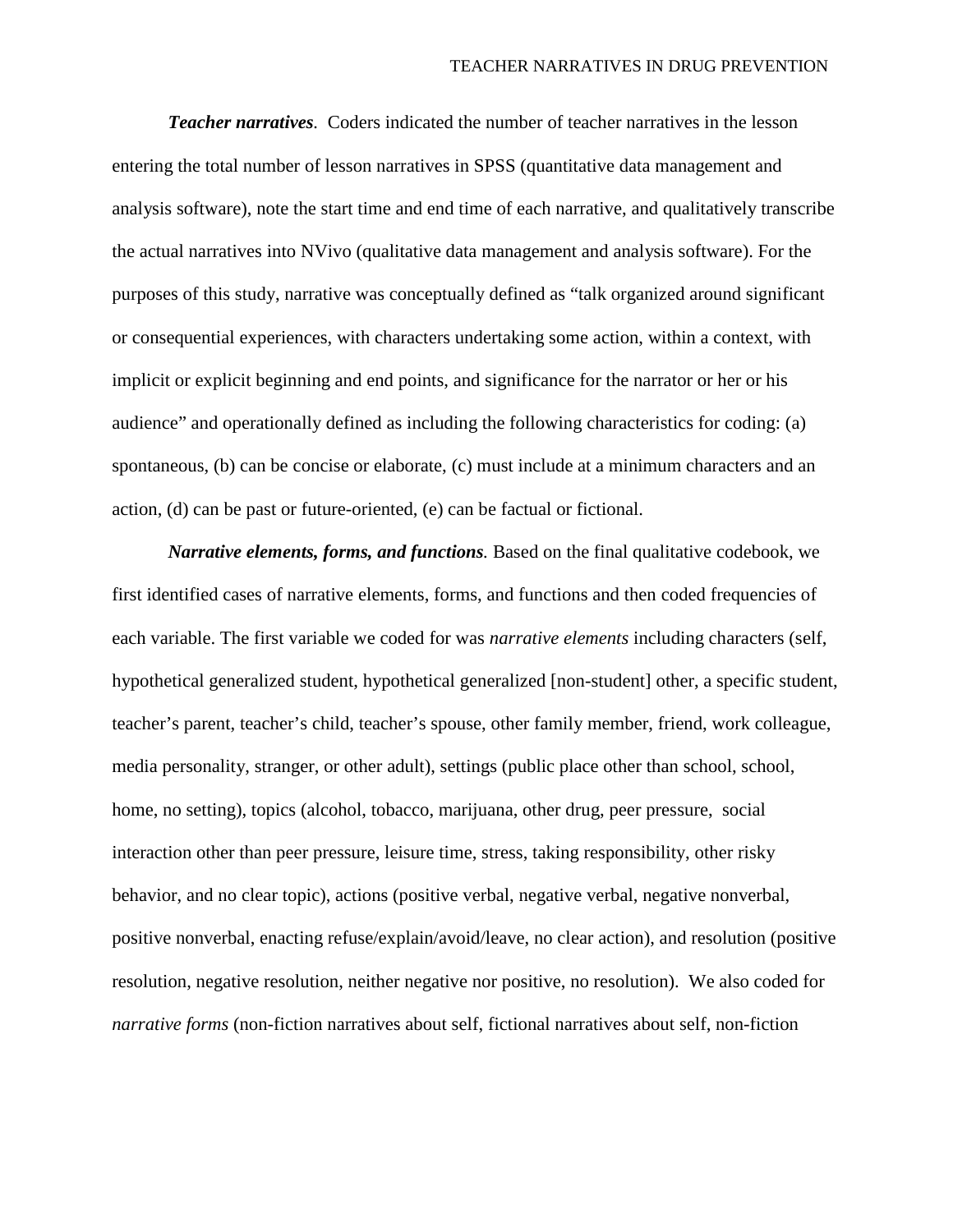narratives about others, and fictional narratives about others) and *narrative functions* (provide an example/exemplify, testify, heighten identification, induce fear/fear appeal, or gain attention).

#### **Results**

To answer the question regarding the degree to which teachers share their own narratives during *kiR* lessons, individual narratives were counted per lesson. There were 263 spontaneous teacher narratives across the 100 lessons ranging from one to eight narratives, with a modal narrative count of 1 per lesson. The narrative accounts lasted between 0.10 seconds and 6:09, with the mean narrative length of 1:19 and the modal length between 0:30 and 0.40 seconds.

[Insert Table 2 about here]

#### *Narrative Elements*

Table 1 reports the character, setting, topic, action, and resolution elements of the 263 narratives. The most common characters in teacher narratives were the teacher him or herself  $(36\%, n = 95)$ , followed by a hypothetical "you" [the students]  $(33\%, n = 87)$  and a friend of the teacher  $(28\%, n$  $=$  74). The total number of elements exceeds 263 due to most narratives including more than one character. For example, the characters are underlined in the following story shared by a teacher:

*When I was graduating high school I wasn't yet at legal drinking age and my stepmother offered me, um, like a drink or whatever…that was like a weird situation… (OH-R3\_2, Lesson 4). [ii](#page-29-1)*

The most common settings were public settings other than school (e.g., at a party at someone else's home) (25%,  $n = 66$ ), followed by school (11%,  $n = 28$ ), and then home (10%, n  $= 27$ ). Many narratives did not include a clearly defined setting.

The most common topics the narratives addressed were social interactions (e.g., "a cute boy was flirting with her and...") (34%,  $n = 90$ ) and peer pressure (e.g., "he was trying to get me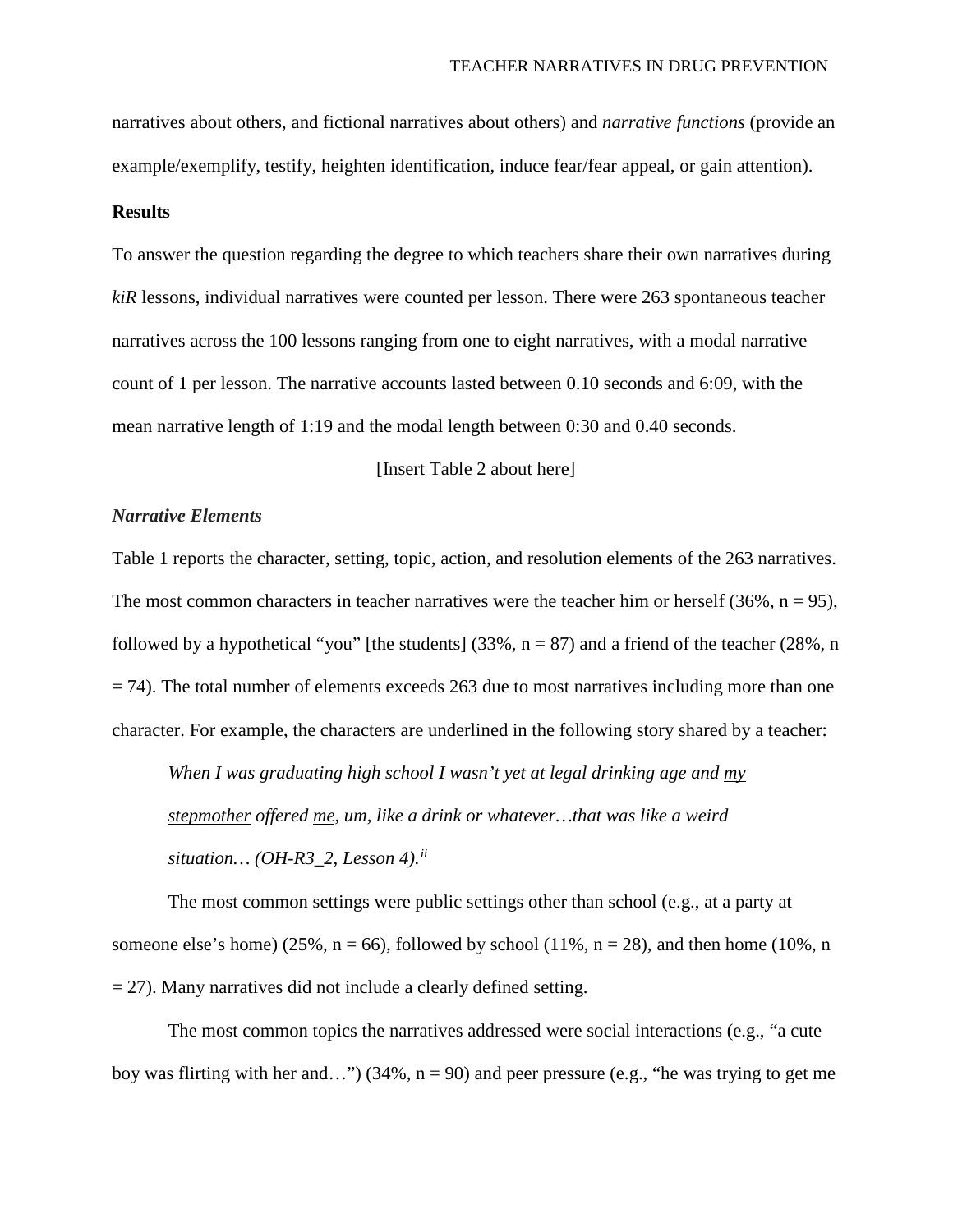to do it and I didn't want to") (28%,  $n = 73$ ) and since these were substance use prevention lessons it is not surprising that the majority of the other topics revolved around alcohol, tobacco or marijuana (27%,  $n = 72$ ). Yet, some teachers shared stories that were not related to the curriculum at all (7%,  $n = 18$ ) (e.g., a story of a recent hunting expedition). The following is an example of a teacher narrative that was coded at a number of topics including *alcohol, social interaction,* and *peer pressure:*

*I will tell you a situation of mine. Because I'm human and I like to share my experiences with you. During my first week of school, I'm at college, right? Cool thing to do is go up to these frat parties. That's where all the kids go, that's what everyone does, and if you don't go there then you're basically in the dorm rooms by yourself. So, I went to this frat party. In the back of my mind was my father telling me, "If you ever drink (alcohol) and you get caught in college, your friends better pay the fines and help you get out of jail because I won't." So, that's in like the back of my mind. But then, all around me were all these cute guys and all my friends they're all having a good time and they're drinking (alcohol; social interaction). How easy was it gonna be to say no? Hard right? Did I say no to drinking that night? What do you think? Well, I didn't. At first I was like, "Haaaa what am I gonna do?" So, I had it in my hand and then it was like right there and my friend is like, "You have to drink some! It's spilling all over the place (peer pressure)!" So, I'm like, okay, if you want this alcohol, you drink the alcohol. What I did is I ended up walking around with an empty cup so then nobody asked me if I wanted any alcohol or not. Did I have a good time? I had a good time. All*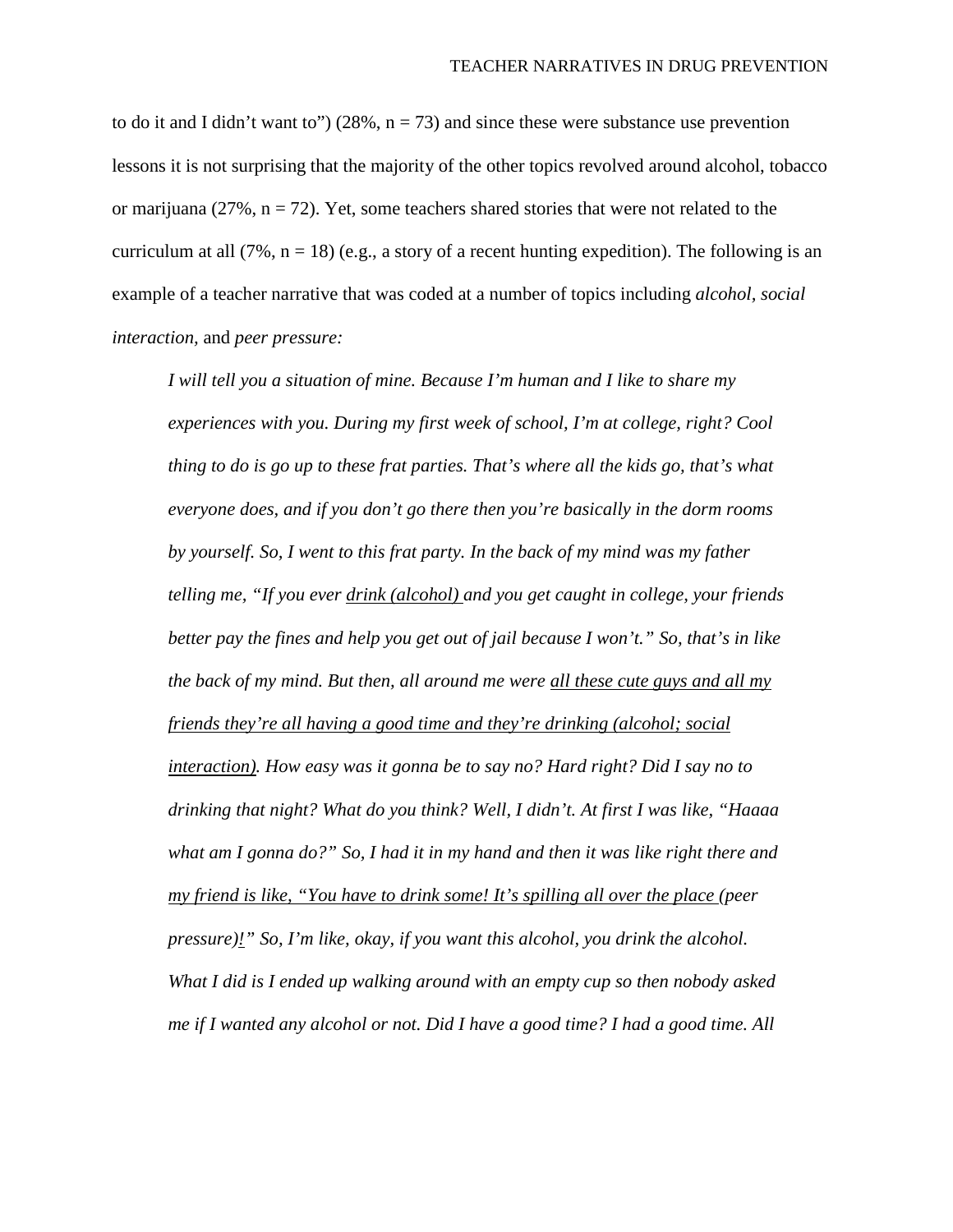*the rest of the people are throwing up and I was like, "Hey, glad I didn't drink!"(KGR14\_2, lesson 4)*

Actions included enacting the core resistance strategies discussed in the lessons (refuse, explain, avoid, and leave) such as the alcohol example above when the teacher avoided drinking alcohol by "walking around with an empty cup so then nobody asked me if I wanted any alcohol or not"  $(42\%, n = 110)$ . Not all actions were related to the topic of substance use and a variety of other actions emerged in the narratives such as positive and negative nonverbal actions (e.g., when a friend asked the teacher to take a dangerous risk "[she] just stared at her") (18%,  $n = 48$ ), negative verbal actions (e.g., when another teacher's high school friend was experimenting with smoking marijuana, she said "I screamed at her that she was not my friend") (8%,  $n = 22$ ), and other positive verbal actions (e.g., when a child of the teacher did something responsible, "I told her that I appreciated it") (5%,  $n = 13$ ).

Thirty-six percent of the narratives included no resolution at all. All narratives have an ending, but they don't always have resolution. Resolution occurs when there is ending to the action of the story and a sense of closure. In some open-ended narratives, the listener is required to "fill in the blanks" about what happened or why it happened. For those narratives that did include resolutions, they were typically positive  $(35\%, n = 91)$ , followed by negative resolutions  $(26\%, n = 69)$  or neither clearly positive nor negative  $(5\%, n = 13)$ . The following is an example of a narrative that included both an action (underlined) and a resolution (italics):

So, this Friday night you guys are out and the other guys wanted to do some of this [teacher pretends to put chewing tobacco in his mouth].You know what this is? When they put tobacco in their mouth? What do you do when this happens? *You say NO because you don't want to get mouth sores*. (KG-R6\_3, Lesson 5)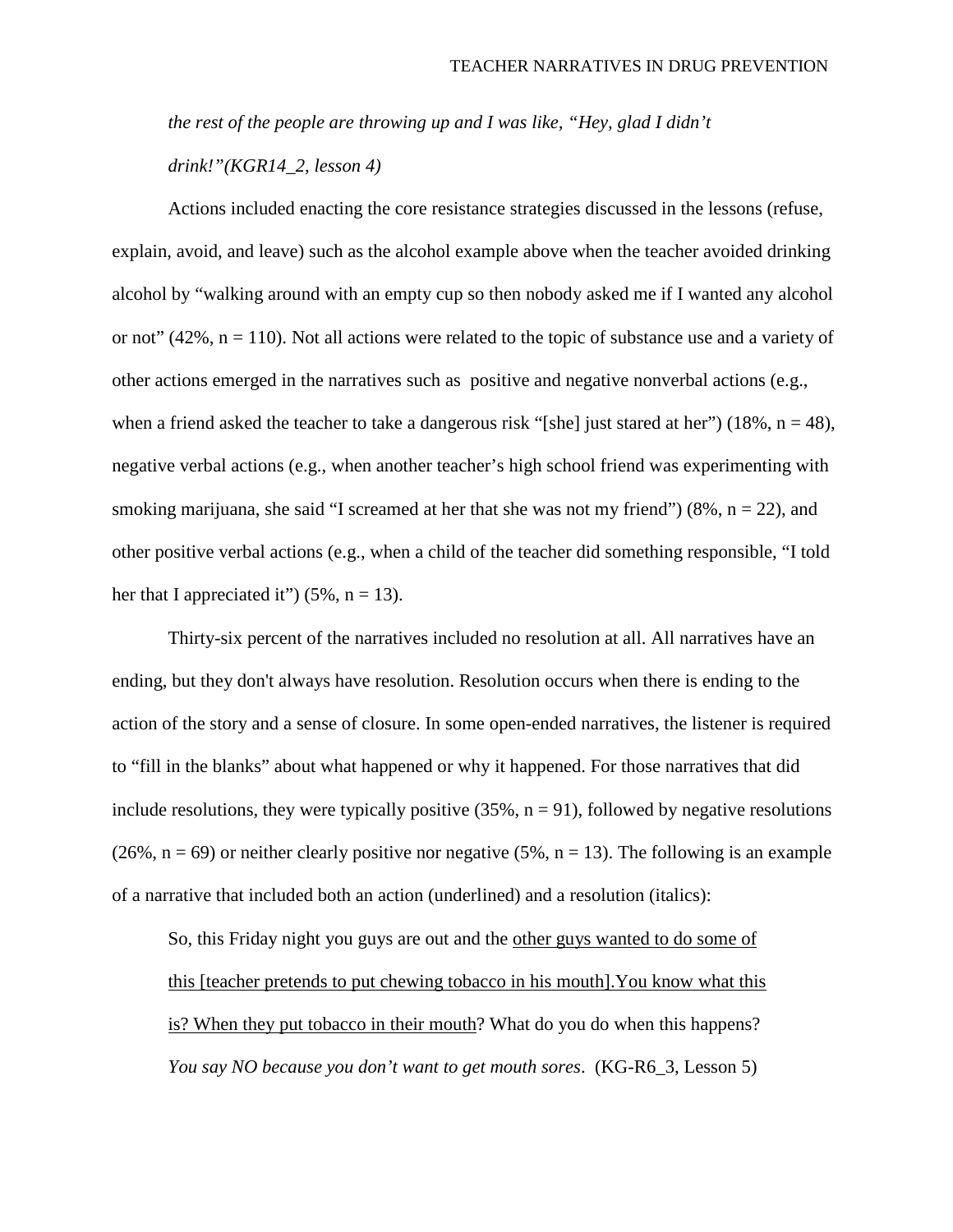#### *Narrative Forms*

Categorization of narrative forms revealed that most stories were either about oneself or about others (self/other) and were either based on real-life incidents (non-fiction) or hypothetical or made up incidents (fiction). Forty-two percent  $(n = 111)$  of the narratives were fictional accounts of others, 34% ( $n = 89$ ) were non-fictional accounts about oneself, 13% ( $n = 35$ ) were nonfictional accounts of others, and  $11\%$  (n = 28) were fictional accounts about oneself. While nearly 1/3 of the narratives were what we would typically consider a "personal narrative" (nonfiction about self) such as the teacher's story of deciding whether to drink alcohol at the college party, the majority were fictional accounts involving others. The following example is an illustration of a fictional account about others:

*Okay, Alex, you are a big drug dealer in [name of town]—sorry I had to pick on you. His gang's called the Boot gang, because you're wearing a big boot. They hang out at Reservoir Park. Now, if you know he's going to be at Reservoir Park and that's the way you walk home every day, how could you avoid running into him and having to deal with him asking if you want drugs?" (KG-R14, Lesson 7).*

#### *Narrative Functions*

Narrative function was conceptualized as the purpose of the narrative within the context of the lesson. Five categories of functions emerged in the interpretive examination of the data. The most common function was to heighten identification with a lesson concept  $(30\%, n = 79)$ . Identification with a lesson was conceptually defined as a narrative intended, "to reduce psychological distance between the lesson concept and the listener's experience, putting the listener in a scenario where he or she could experience the concept." The narrative excerpted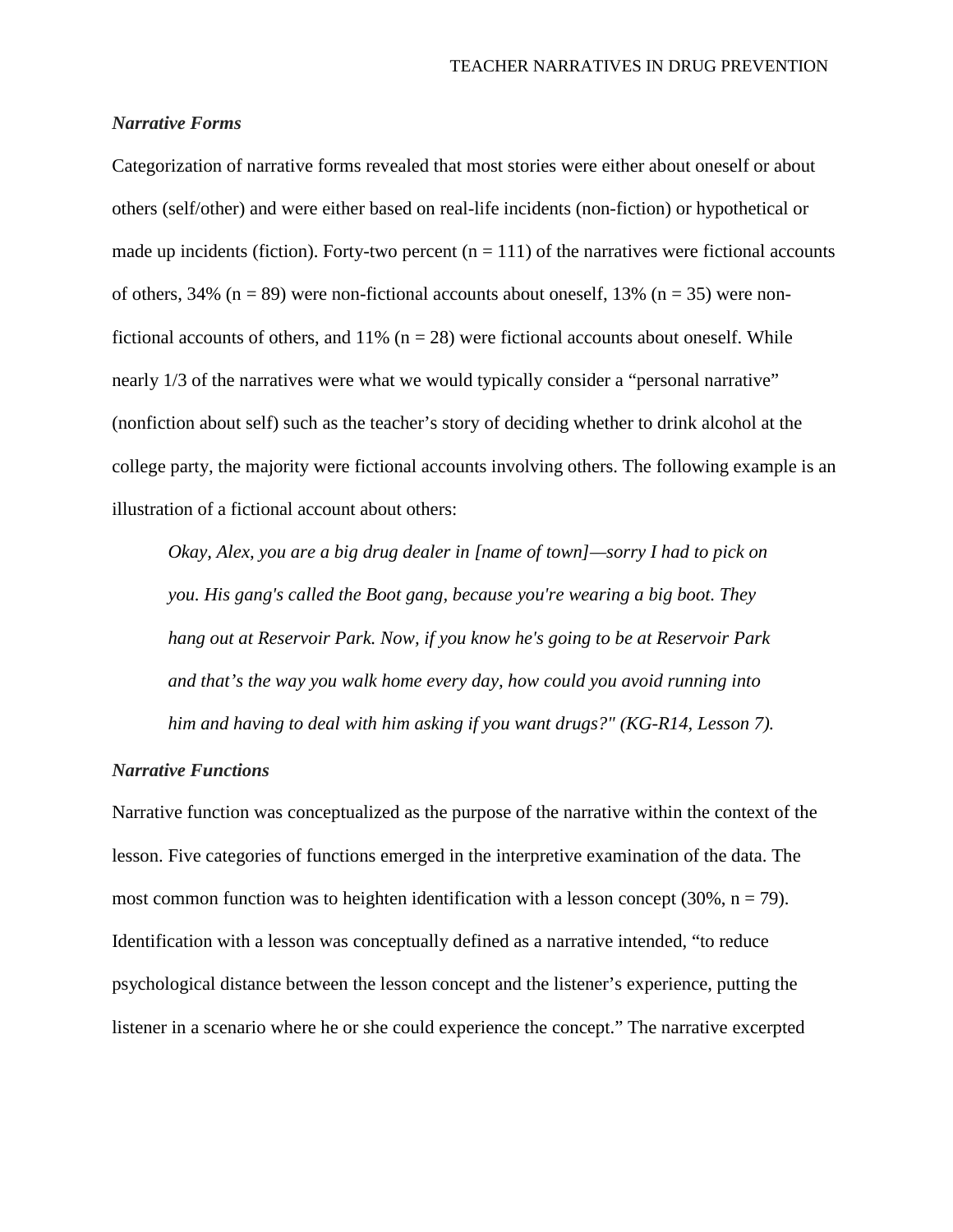above about the "boot gang" is also an example of a narrative told to heighten identification with the concept "avoid," which as a drug resistance strategy.

The second most common function was to provide testimony  $(30\%, n = 78)$ , defined as "to bear witness to an individual's experience; disclose personal experience of the topic." These narratives were typically used to demonstrate the teacher's experience or credibility related to the curriculum content (e.g., substance use offers). The next most common narrative function was to exemplify a concept or idea  $(25\%, n = 64)$ , defined as "to provide an example or illustration to facilitate comprehension." Some narratives served as fear appeals  $(12\%, n = 32)$ ; that is, "told to induce fear in the listener." Finally, some narratives were told to heighten attention  $(4\%, n = 10)$ , defined as, "to surprise the listener or spark his or her attention." This story function was typically used when students seemed distracted or unruly. The following is an excerpt from a particularly well- developed narrative that functioned as a fear appeal (underlined):

*[Susie] wanted to hang out with the popular kids, so she decided to take some alcohol out of her dad's cabinet. On the way to school she decided she was going to drink and tell her friends about it…[at school] Susie passes out. They end up having to rush her to the emergency room at which point in time they look in her book bag and find out that half of the bottle of alcohol was drank, so she drank over half the bottle…and on top of it, they found all of these pills - prescription pills - in her bag. So, they end up rushing her to the hospital. Once she's at the hospital, they end up pumping her stomach - which means they stick a tube down you and they pump all the contents of your stomach out so that you don't die - and they found 21 different pills that had not be ingested. That had not be like absorbed or whatever. So now, Susie wanting to be cool, the only person by her*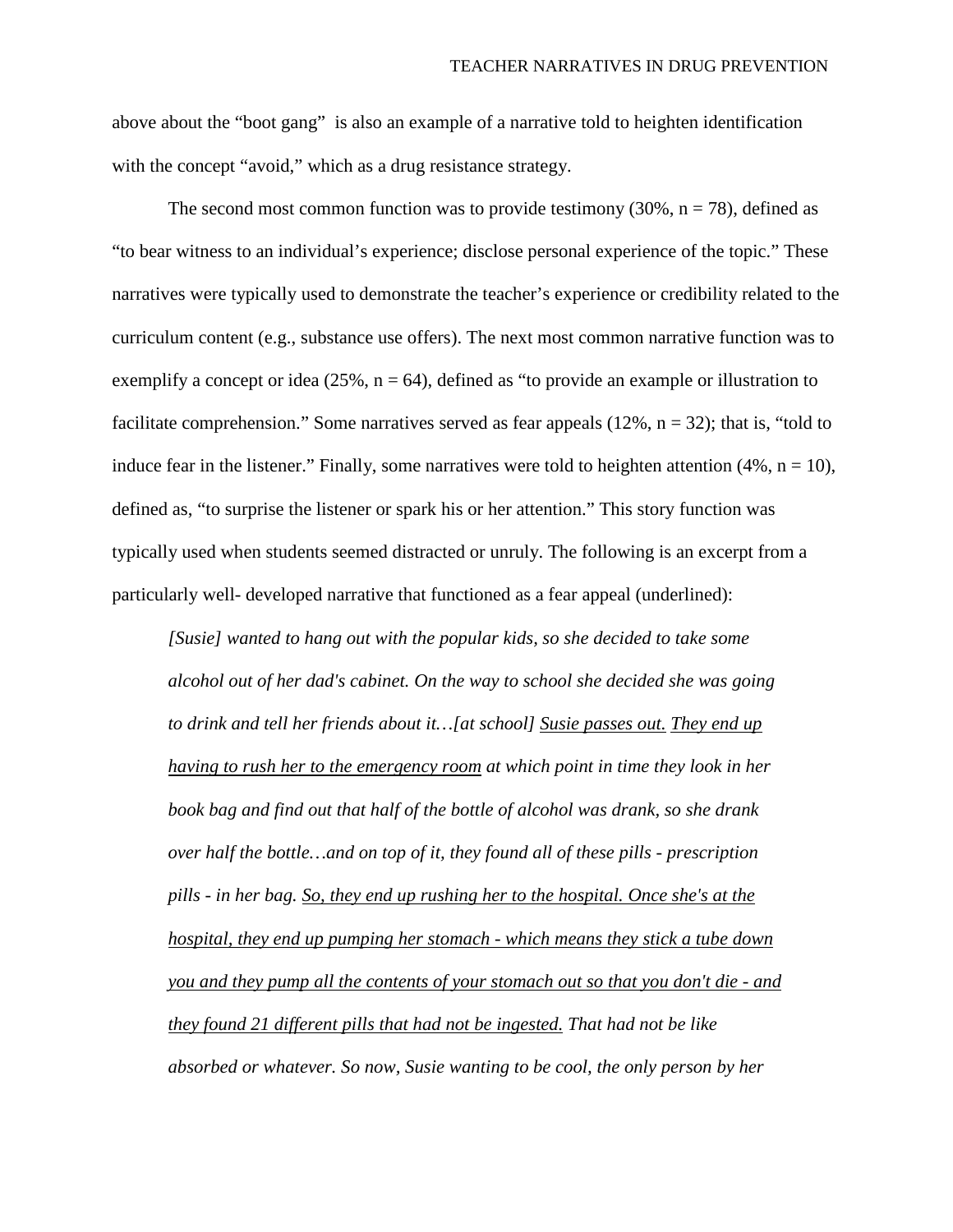*bedside is her mom and dad. None of her friends that she is trying to impress are there. None of the cool kids are there. Her mom and dad are there trying to hopefully pray and think hard that she is going to survive. Now, I haven't heard anything other than the fact that now she actually had to be taken out of school and put into like a placement until she can get better. (KG-R14, Lesson 2)*

#### *Narrative Quality and Student Engagement*

Since the narrative engagement theory posits that narratives serve to make the complex comprehensible and heighten audience engagement, we examined the relationships among number of narratives, overall lesson narrative quality of the lesson, and student engagement. The mean score for overall lesson narrative quality was  $2.52$  (*SD* = 1.31) and student engagement was 3.43 (*SD* = .53). Computing a one-way Pearson correlation coefficient among these variables finding that overall narrative quality of the lesson (the general promotion of narrativity within the lesson) was significantly related to student engagement ( $r = .20$ ,  $p < .01$ ), but not the total number of teacher narratives (*ns*,  $[r = .14, p > .05]$ ). We considered that perhaps the number of teacher narratives would not be as consequential as the function of the narratives, so we computed a post-hoc analysis to explore the relationships among narrative functions and student engagement. The results of this analysis indicated that fear appeal stories were the only narrative functions to be significantly (negatively) related to student engagement ( $r = -0.20$ ,  $p <$ .01).

#### **Discussion**

This study was designed to investigate teachers' use of narratives in a narrative-based middle school drug prevention intervention. The first research questions asked if teachers incorporate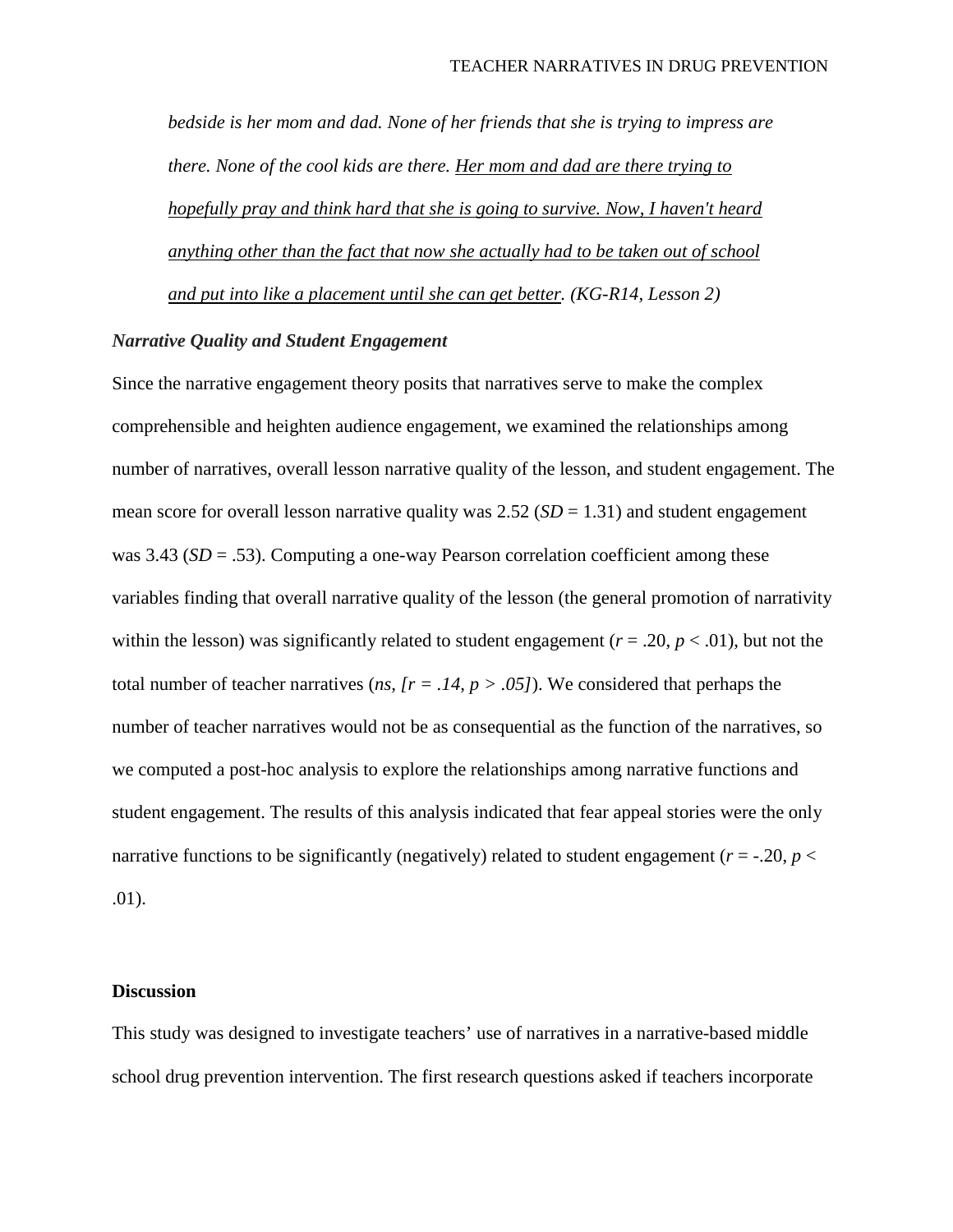their own spontaneous narratives when teaching the lessons and, if so, what were the elements of those narratives. Additionally, the second question tested the claim of narrative engagement theory that increased narrative quality in a lesson will increase student engagement.

#### *The Stories They Tell*

Teachers did share narratives when implementing the *kiR* drug prevention curriculum Most teachers only told one narrative per 45-minute lesson and they were relatively brief and not very complex (a few characters undertaking some action, many without a clear setting or resolution). The most frequently occurring stories functioned to heighten engagement with a lesson concept, were brief and illustrative, sometimes fictional/hypothetical, but regularly putting the teacher in the center of the action; a first-person anecdote frequently set outside of school and involving some social interaction and sometimes involving peer pressure. Teacher narratives often asked students to "imagine you are…" and then placed students into a scene where they would need to imagine characters and actions. This approach was particularly common when covering concepts such as alcohol or other drug offers and refusal strategies such as refuse, explain, avoid, or leave.

Not only were there few stories per lesson, but the stories were generally not well developed and missing clearly defined characters or settings. This, perhaps, could have impeded the youth audience members from fully identifying with the narratives. The majority of the narratives were on-topic with the curriculum, yet 16% of the coded narratives functioned to induce fear or just catch the students' attention and did not serve to exemplify a concept, heighten identification with a concept, or provide personal experience with the lesson content. Further research should explore the nature of teacher narratives that serve to induce fear or are told to titillate and capture kids' attention as their primary function, such as the overdose story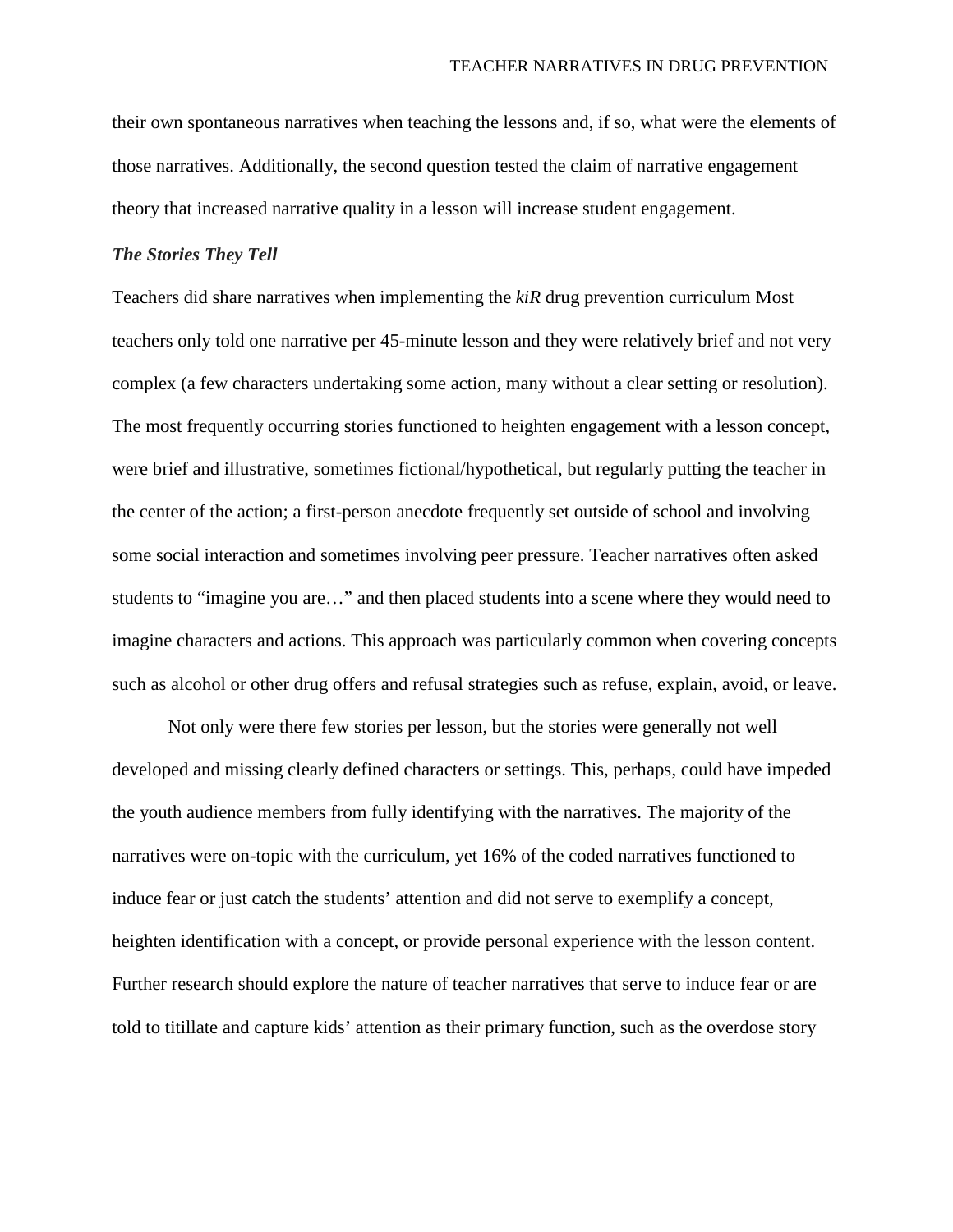described earlier. These narratives may be less effective and, as our findings indicate, narratives functioning as fear appeals may have a boomerang effect and lesson student engagement.

#### *Student Engagement*

This study discovered that overall narrative quality of the lesson was significantly related to student engagement; thus, finding support for narrative engagement theory. However, the strength of this relationship was not particularly strong. Additionally, although it approached significance, the sheer number of teacher narratives told during the lesson was not significantly related to student engagement. The overall narrative quality of the lesson was operationally defined as the opportunity and frequency of storytelling by the teacher and his or her elicitation of student narratives. Therefore, it may be teachers' elicitation of students' narratives that keeps students engaged and interested in the lesson. Some teachers were better at this than others and there was wide variability across teachers in the overall narrative quality of the lessons. It may be that some teachers shared counter narratives; that is, stories that contradicted the messages of the lessons. For example, although the story told above about college drinking indicates that the character still had fun even though she did not drink, the story itself carries a message that frat parties and drinking to excess is normative and that the character was the "odd person out." This is counter to the message of the curriculum that substance use is not normative. Additionally, the story of the student overdose was well-developed but was not related to the lesson for the day, was counter to the curriculum philosophy of being non-judgmental and not inducing fear, and addressed substances other than the target substances of alcohol, tobacco, and marijuana. In this study, fear appeals such as these were negatively related to student engagement.

At the same time, youth were generally interested in the lessons with little variability in engagement scores. It could be that quality of the lessons in this particular curriculum are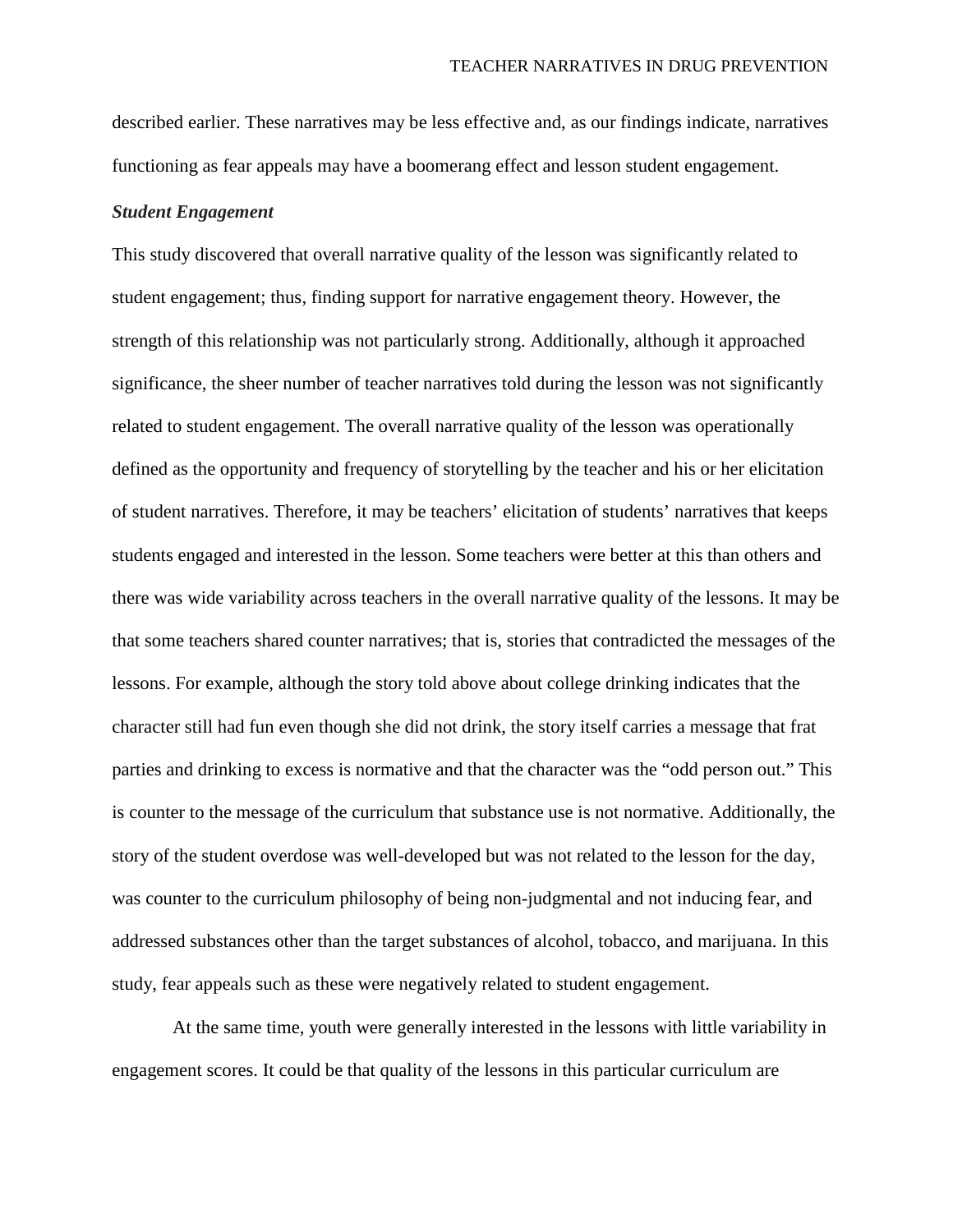engaging in and of themselves due to their emphasis on student narratives, perhaps future research could examine narrativity across different curricula. Additionally, we believe further examination of lessons at each end of the spectrum, both low and high in narrativity, might provide further insight into the role of narrative in student engagement. This is beyond the scope of the present study, but is being pursued by the authors in a separate study. Additionally, considering the nature of the data (i.e., lessons nested in teachers, teachers nested in schools), future research can further investigate the relationship among quality of narratives, student engagement, and substance use behavioral outcomes by employing a hierarchical linear modeling (HML) analysis method.

#### *Strengths and Limitations*

This study benefitted from a number of important strengths. Key among them is the careful, indepth coding of narrative elements (characters, settings, etc.), forms, and functions to fully understand the narratives spontaneously told during lessons. Another is the focus on teachers implementing prevention education in rural schools. Rural youth are considered a vulnerable population because of their high risk for substance use (Pettigrew, Miller-Day, Krieger, & Hecht, 2012). For this reason, understanding the stories teachers tell in these contexts is vital to informing interventions to help reduce substance-related problems in vulnerable, rural locales. As with all research, there are some limitations that should be noted. Due to the decision to sample underserved, rural schools, there was very little ethnic diversity among the teachers and students. Second, the time and labor intensive coding methods used in this investigation necessitated sampling fewer lessons. Future research could take a different approach to data analysis by focusing more on overall narrative quality instead of the more detailed narrative analysis, speeding up the procedures, and allowing for a larger sample.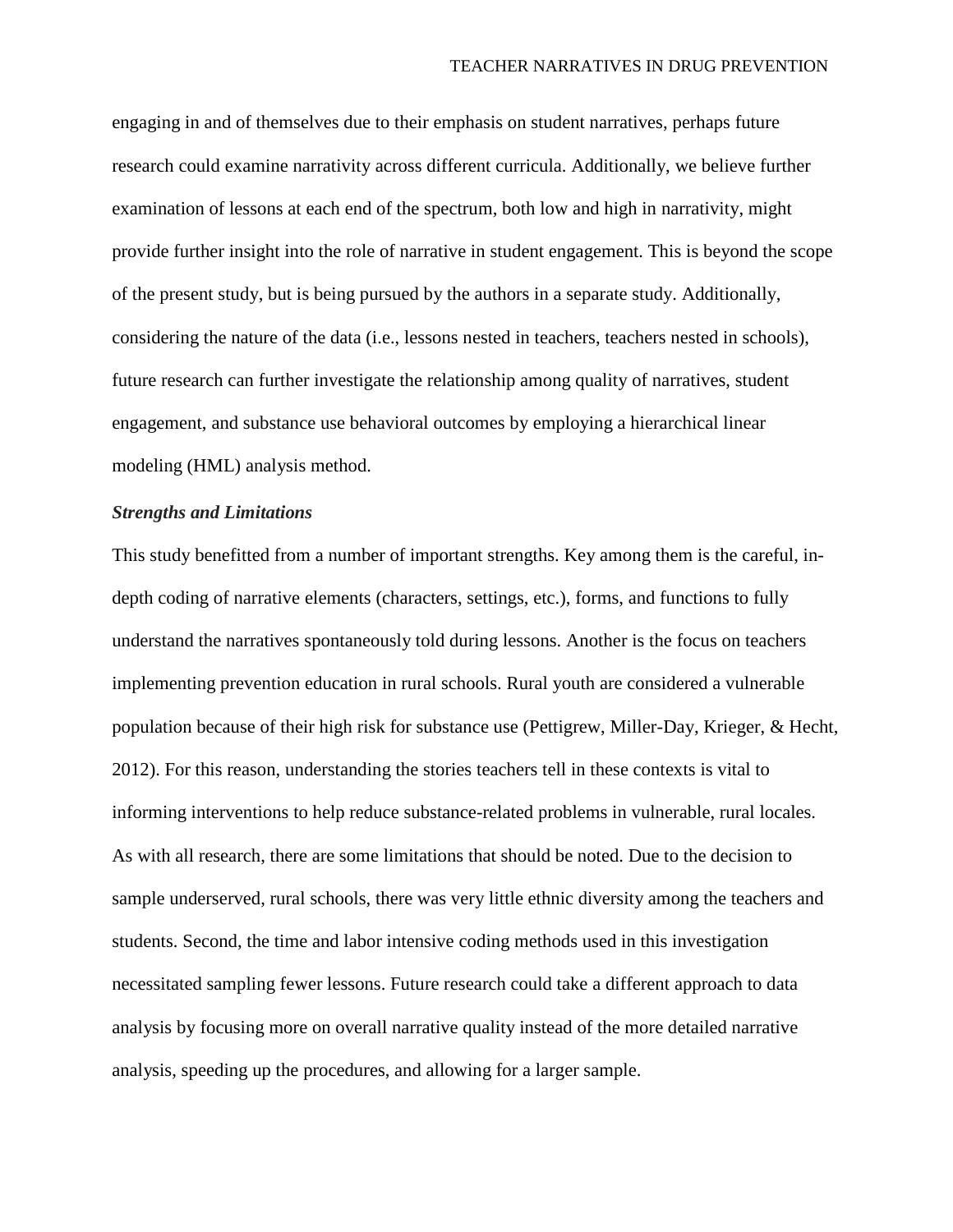#### *Practical Implications*

All teachers who taught the *kiR* curriculum were informed about the narrative philosophy behind the curriculum and were encouraged to tell stories and elicit student stories. They did not, however, receive any specific training on strategies for how to competently integrate their own personal narratives into the lessons. Given the promising direction in the relationship of overall narrative quality in the lesson and student engagement but the low quality of the narratives produced this way, we propose that teachers who are being called upon to deliver these kinds of curricula be provided with explicit training in narrative pedagogy. We encourage the trainers to draw on the concept of communication competence to inform this training. Many teachers are not skilled in telling narratives that effectively and appropriately serve the purpose of the lesson. For example, a teacher who incorporates a detailed story about a recent hunting expedition into a substance use prevention lesson would likely increase student interest, but not effectively communicate the main idea of the lesson. Likewise, a 30 second personal testimony about a teacher's experiences being offered illicit substances may not be fully developed enough to provide students the opportunity to cognitively link the story to the lesson concept. This is not to criticize teachers; they typically do not receive training in narrative pedagogy in their formal education, nor do they receive this training during the *kiR* curriculum training. For this reason, it seems prudent for prevention experts to evaluate the potential benefits of increased implementer training in narrative pedagogy.

#### **Conclusions**

Stories, or narratives, are at the heart of human experience. Storytelling in general is something most people do quite often and naturally. However, the ability to tell stories to achieve a specific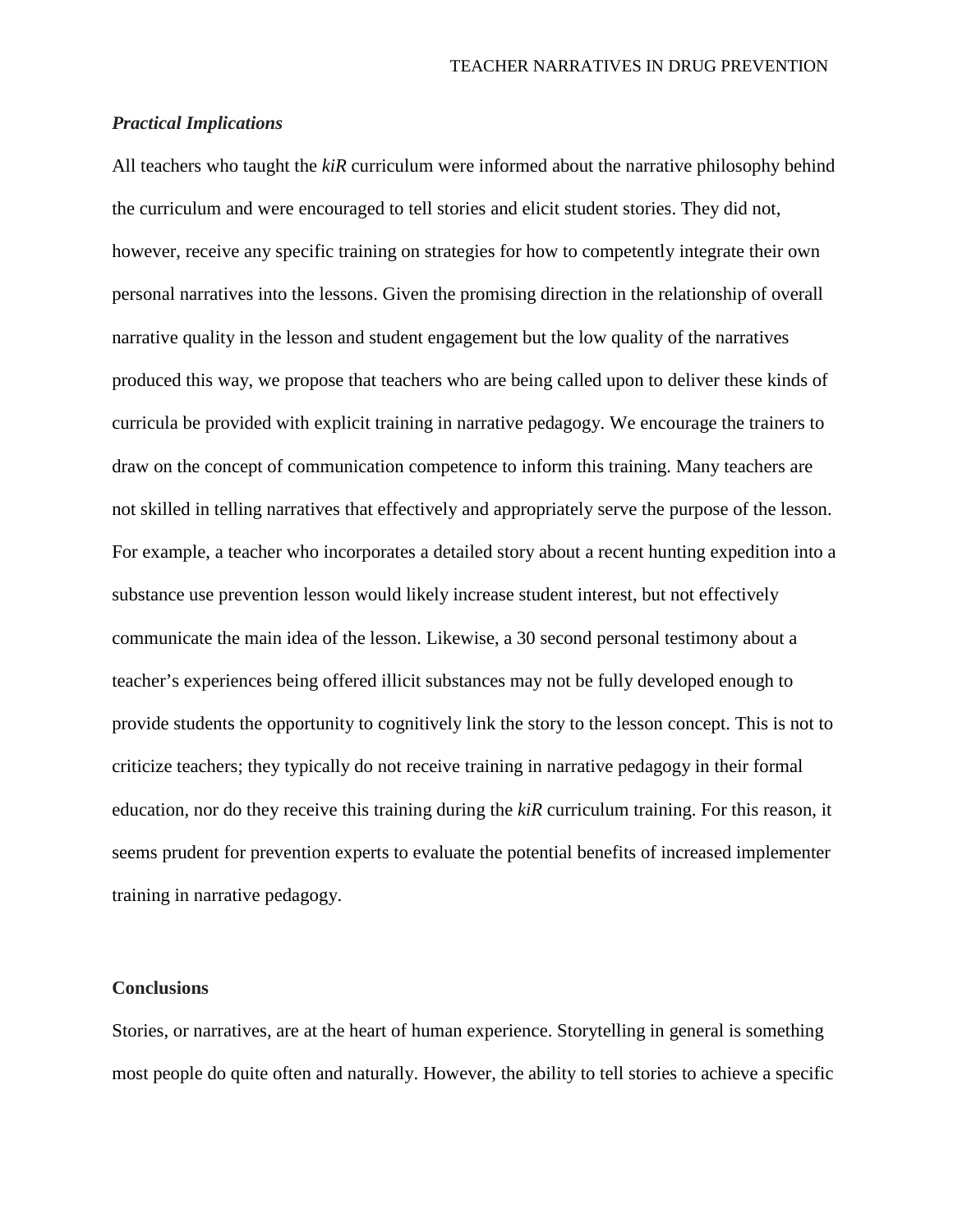outcome is a learned skill. Narrative approaches to prevention are known to be quite effective; however, this research demonstrates the importance of expanding theory and research to connect narrative quality with educational or social influence outcomes. Without training, teacher stories are infrequent and lack key components associated with narrative effectiveness (e.g., clearly defined setting). These results indicate the need for more theory and research on how teachers can be trained to construct more effective messages and how message construction links to specific student outcomes.

#### **Declaration of Conflicting Interests**

No conflicting interests.

#### **Funding**

This publication was supported by Grant Number R01DA021670 from the National Institute on Drug Abuse to The Pennsylvania State University (Michael Hecht, Principal Investigator). Its contents are solely the responsibility of the authors and do not necessarily represent the official views of the National Institutes of Health.

#### **References**

- Alterio, M., & McDrury, J. (2003). *Learning through storytelling in higher education: Using reflection and experience to improve learning*. London, UK: Routledge.
- Brown, S. T., Kirkpatrick, M. K., Mangum, D., & Avery, J. (2008). A review of narrative pedagogy strategies to transform traditional nursing education. *The Journal of Nursing Education*, *47*, 283-286.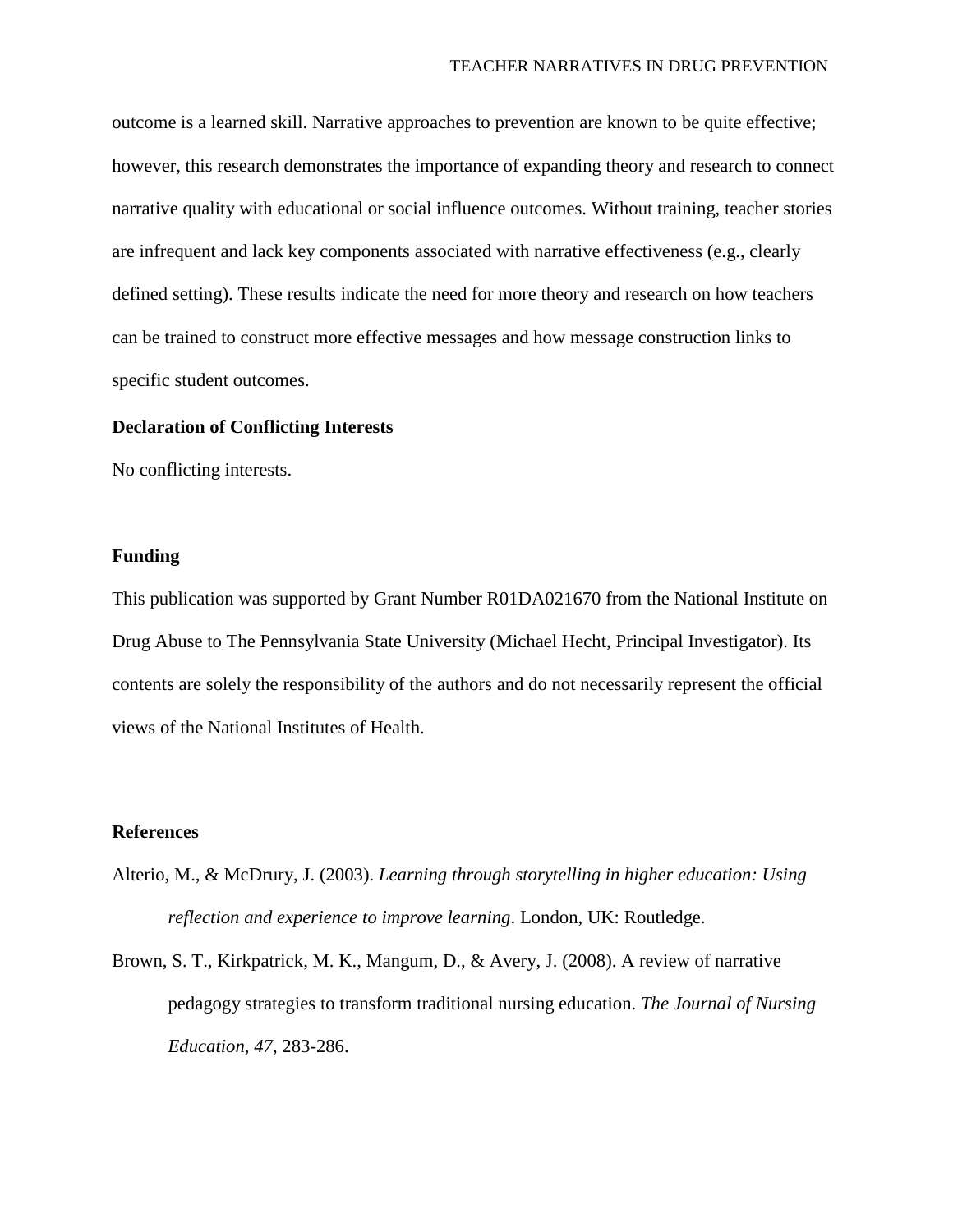- Clandinin, D. J., & Connelly, F. M. (2004). *Narrative inquiry: Experience and story in qualitative research*. San Francisco, CA: Jossey-Bass.
- Cranton, P. (Ed.). (1997). *Transformative learning in action: Insights from practice*. San Francisco, CA: Jossey-Bass.
- Diekelmann, N. (2001). Narrative pedagogy: Heideggerian hermeneutical analyses of lived experiences of students, teachers, and clinicians. *Advances in Nursing Science, 23*, 53-71.
- Freire, P. (1993). *Pedagogy of the oppressed* (20th rev. ed.). New York, NY: Continuum International.
- Graham, J. W., Pettigrew, J., Miller-Day, M., Krieger, J. L., Zhou, J. & Hecht, M. L. (2014). Random assignment of schools to groups in the drug resistance strategies rural project: Some new methodological twists. *Prevention Science, 15*, 516-525*.*
- Hayes, A. F., & Krippendorff, K. (2007). Answering the call for a standard reliability measure for coding data. *Communication Methods and Measures*, *1*, 77–89.
- Hecht, M. L., Colby, M., & Miller-Day, M. (2010). The dissemination of *keepin' it REAL* through D.A.R.E America: A lesson in disseminating health messages. *Health Communication, 25*, 585– 586.
- Hecht, M.L., Graham, J.W., & Elek, E. (2006). The drug resistance strategies intervention: program effects on substance use. *Health Communication, 20*, 267–76.
- Hecht, M. L., & Krieger, J. L. R. (2006). The principle of cultural grounding in school-based substance abuse prevention the drug resistance strategies project. *Journal of Language and Social Psychology*, *25*, 301-319.
- Hecht, M. L., & Miller-Day, M. (2007). The Drug Resistance Strategies Project as translational research, *Journal of Applied Communication Research, 35*, 343-349.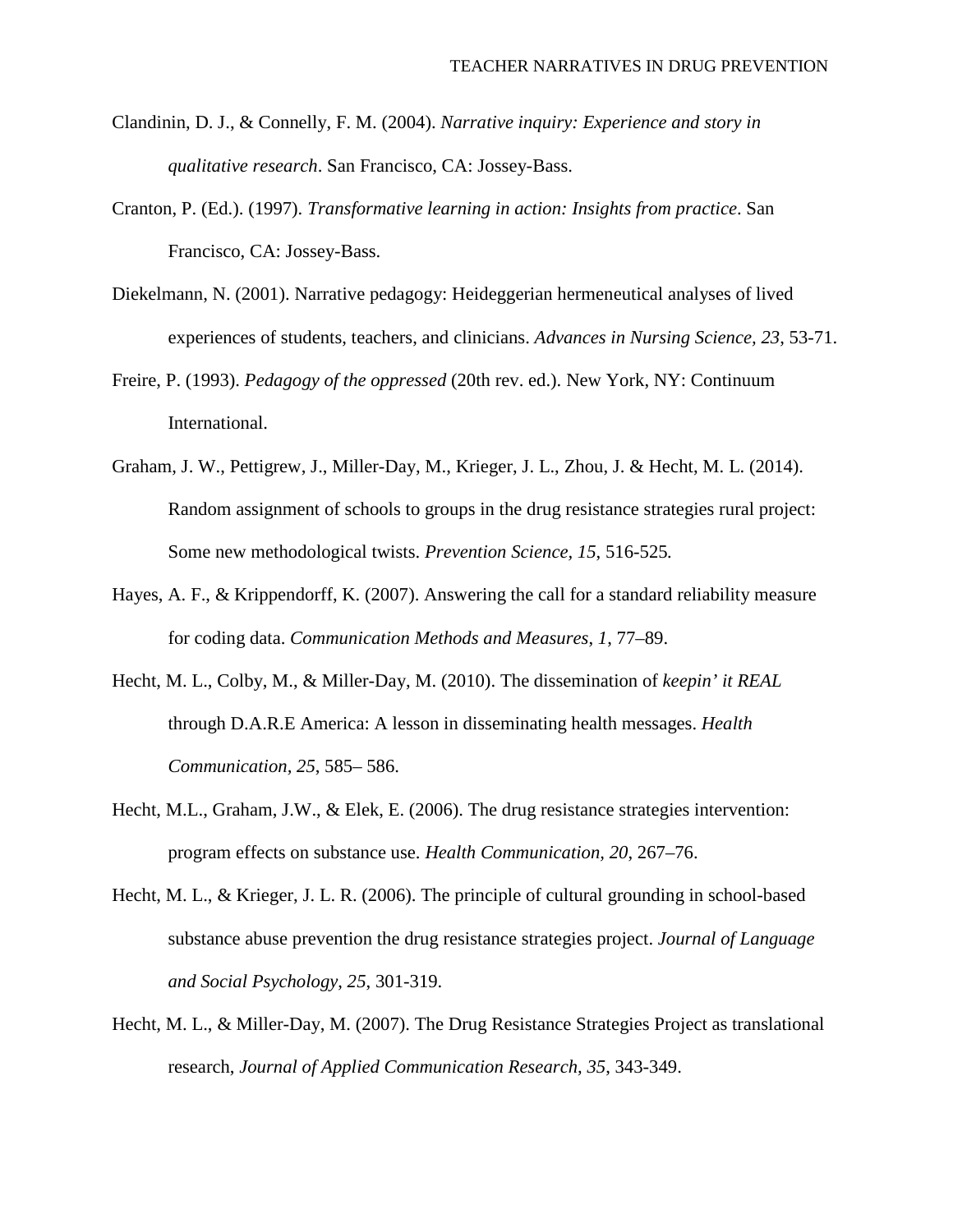- Hecht, M. L., & Miller-Day, M. (2009). The Drug Resistance Strategies Project: Using narrative theory to enhance adolescents' communication competence. In L. Frey & K. Cissna (Eds.), *Routledge Handbook of Applied Communication* (pp. 535-557). New York, NY, and London, UK: Routledge.
- Hopfer, S. (2011). Effects of a narrative HPV vaccination intervention aimed at reaching college women: A randomized controlled trial. *Prevention Science*, *13*, 173–182.
- Institute of Medicine (2014). *Harvesting the scientific investment in prevention science to promote children's cognitive, affective, and behavioral health*. Washington, DC: National Academies Press.
- Johnson-Laird, P. (2006). Models and heterogeneous reasoning. *Journal of Experimental & Theoretical Artificial Intelligence, 18*, 121-148.
- Kawashima, A. (2005). The implementation of narrative pedagogy into nursing education in Japan. *Nursing Education Perspectives, 26,* 168-171.
- Kreuter, M. W., Green, M. C., Cappella, J. N., Slater, M. D., Wise, M. E., Storey, D., … Holmes, K. (2007). Narrative communication in cancer prevention and control: a framework to guide research and application. *Annals of Behavioral Medicine*, *33*, 221–235.
- Krieger, J. L., Covaleski, S., Hecht, M., Miller-Day, M., Graham, J. W., Pettigrew, J., & Kootsikas, A. (2013). From kids, through kids, to kids: Examining the social influence strategies used by adolescents to promote prevention among peers. *Health Communication, 28, 683-695.*
- Lee, J. K., Hecht, M. L., Miller-Day, M., & Elek, E. (2011). Evaluating mediated perception of narrative health messages: The perception of narrative performance scale. *Communication Methods and Measures, 5*, 126-145.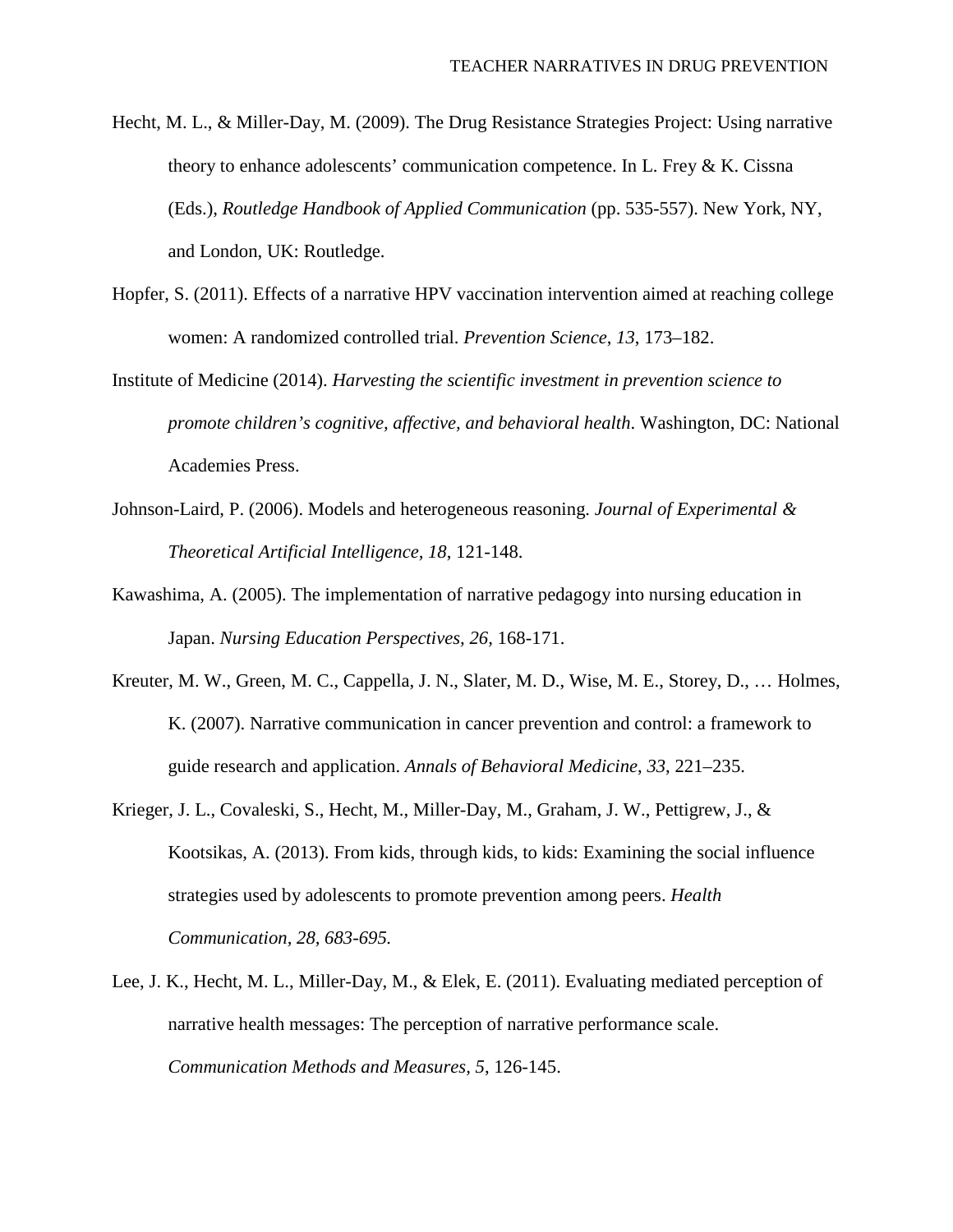- Mattingly, C., & Garro, L. C. (Eds.). (2000). *Narrative and the cultural construction of illness and healing*. Oakland, CA: University of California Press.
- Miller, M., Alberts, J. K., Hecht, M. L., Trost, M., & Krizek, R. L. (2000). *Adolescent relationships and drug use*. Mahwah, NJ: Lawrence Erlbaum Associates Publishing.
- Miller-Day, M., & Hecht, M.L. (2013). Narrative means to preventative ends: A Narrative engagement framework for designing prevention interventions. *Health Communication, 28*, 657-670.
- Nehls, N. (1995). Narrative pedagogy: Rethinking nursing education. *The Journal of Nursing Education*, *34*, 204-210.
- Pettigrew, J., Miller-Day, M., Shin, Y., Hecht, M. L., Krieger, J. L., & Graham, J. W. (2013) Describing teacher-student interactions: A qualitative assessment of teacher implementation of the 7th grade keepin' it REAL substance use intervention. *American Journal of Community Psychology, 51*, 43-56
- Pettigrew, J., Miller-Day, M., Krieger, J., & Hecht, M. L. (2012). The Rural context of illicit substance offers: A study of Appalachian rural adolescents. *Journal of Adolescent Research*, 27, 523-550.
- Richardson, B. (1997). *Unlikely stories: Causality and the nature of modern narrative*. Newark, DE: University of Delaware Press.
- Shin, Y., Miller-Day, M., Pettigrew, J., Hecht, M. L., & Krieger, J. L. (2014). Typology of delivery quality: Latent profile analysis of teacher engagement and delivery techniques in a school-based prevention intervention, keepin' it REAL curriculum. *Health Education Research, 29*, 897-905.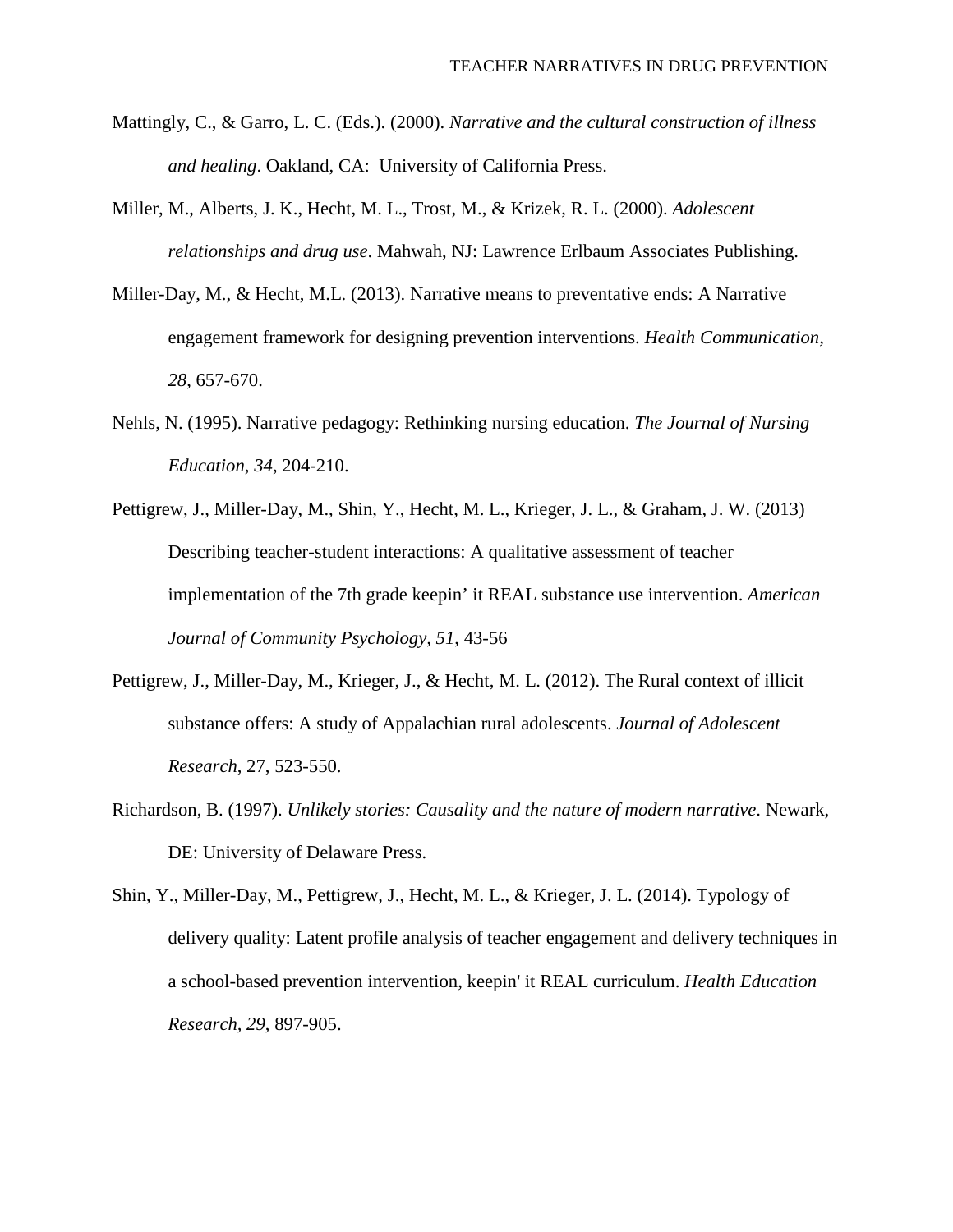Tracy, S. J. (2012). *Qualitative research methods: Collecting evidence, crafting analysis, communicating impact*. NewYork, NY:John Wiley & Sons.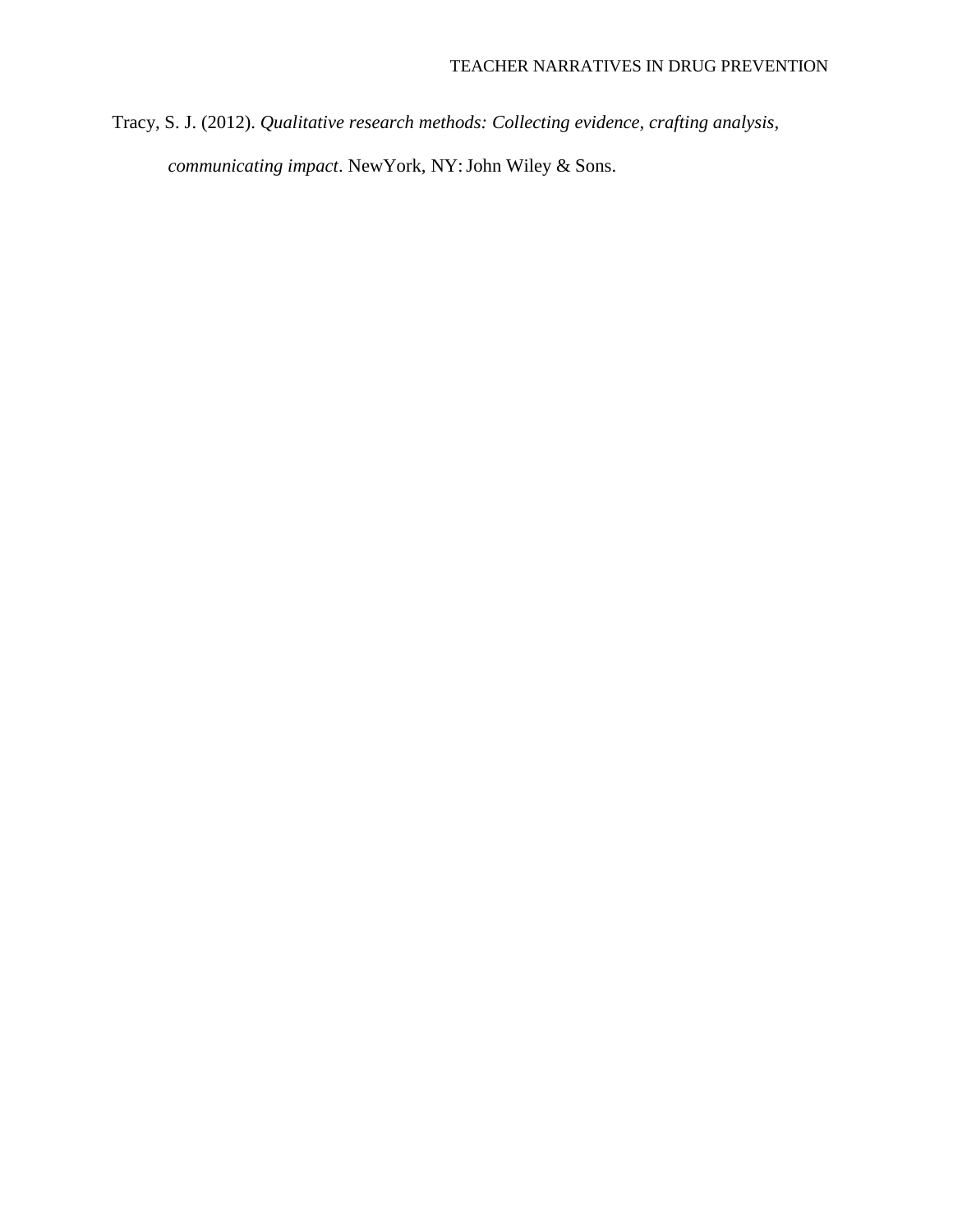#### **Author Biographies**

**Michelle Miller-Day** is a Professor of Communication Studies at Chapman University and Co-Founder of REAL Prevention LLC. Her work on narrative and behavioral health has been published in a number of books and scholarly journals. Her current research efforts are focusing on culturally adapting drug prevention curricula through narrative. She is past Chair of the Applied Communication and Family Communication divisions of the National Communication Association (NCA) and is currently on the NCA research board.

**Michael L. Hecht** is a Distinguished Professor at Penn State University and Co-Founder of REAL Prevention LLC. His work on narrative, culture and health has been funded by the National Institutes of Health for over 25 years.

Jonathan Pettigrew is Assistant Professor in Health Communication at Arizona State University. His work focuses on issues in developing and implementing programs for improving adolescent health.

**YoungJu Shin** is an Assistant Professor of Communication Studies at Indiana University Purdue University Indianapolis. Her research involves family, media, and adolescent drug prevention.

**Janice L. Krieger** is Director of the STEM Translational Communication Research program and Associate Professor of Advertising at the University of Florida. She is currently vice-chair of the Intergroup Communication Interest Group for International Communication Association. Her research examines language use in health and science communication contexts.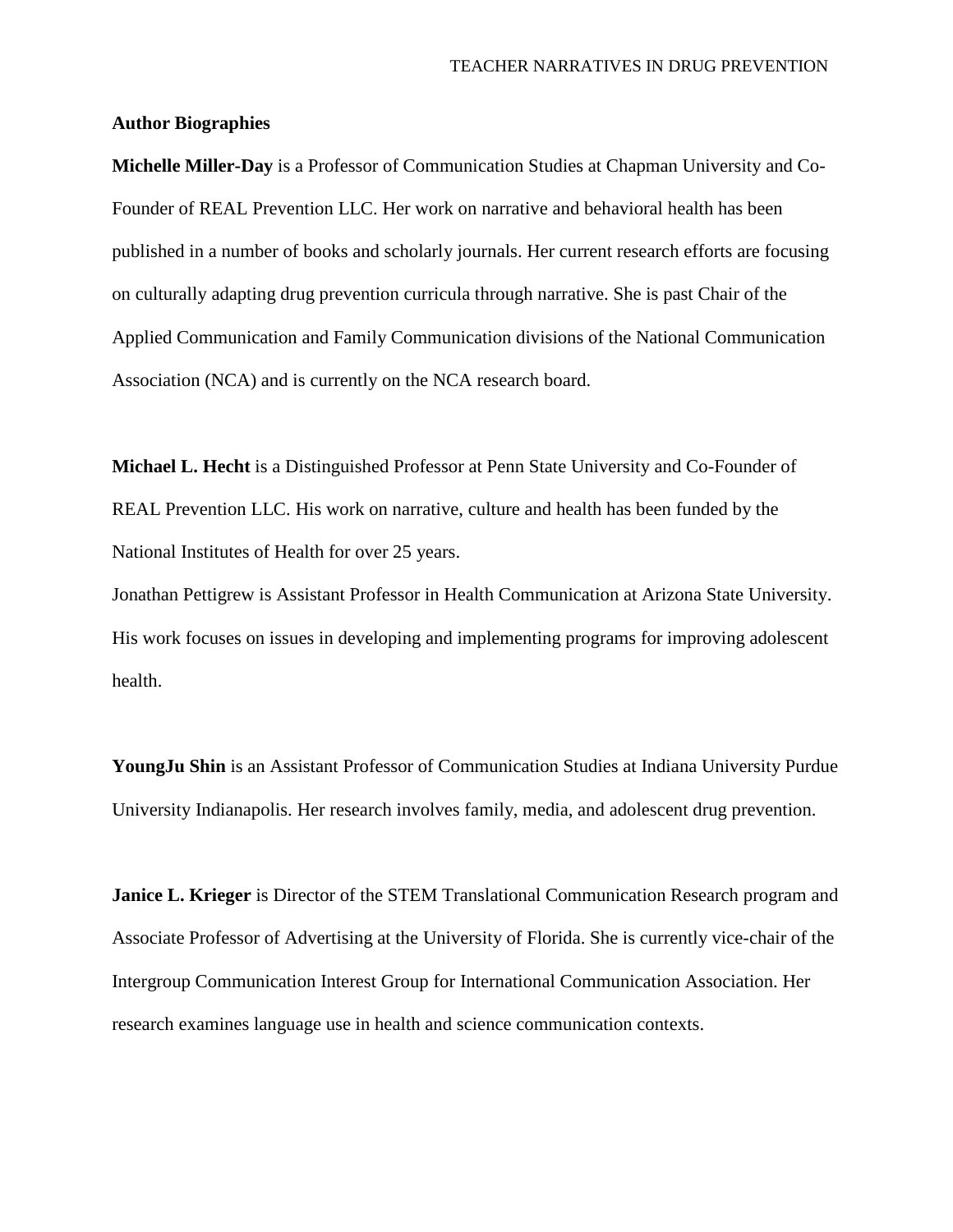**John W. Graham** is Professor of Biobehavioral Health at Penn State University. His work has focused on evaluation methodology for prevention intervention research. He is best known for his work on missing data analysis and design.

 $\overline{a}$ 

<span id="page-29-0"></span><sup>&</sup>lt;sup>i</sup> While Miller-Day & Hecht (2013) discuss this as a narrative engagement framework, this is more correctly a theory (including assumptions and propositions) and is currently being referenced as a theory.

<span id="page-29-1"></span>ii The citations for direct excerpt include the participant code and the lesson number.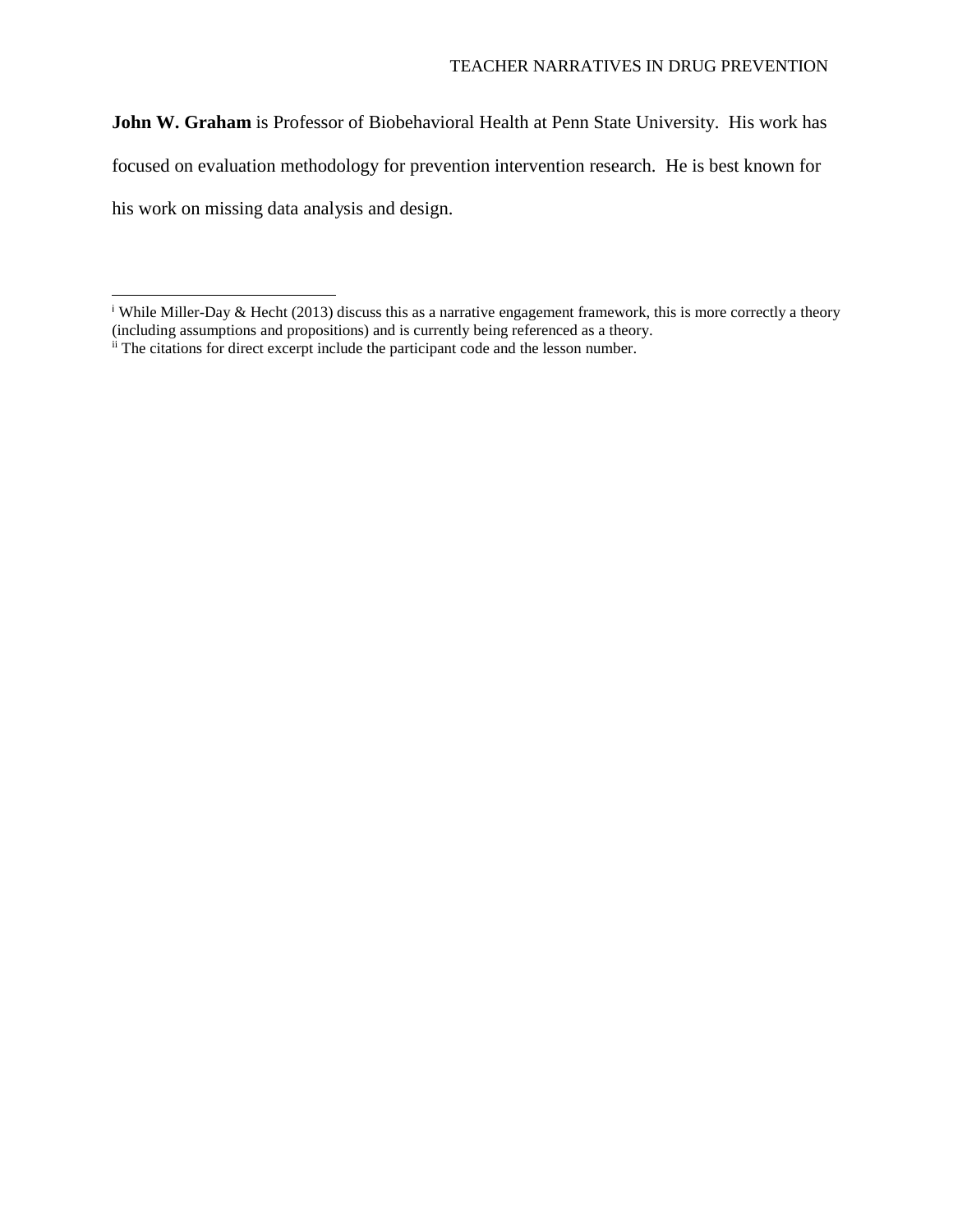| $\alpha$ and $\beta$ board for Ecocon realizative seasing<br>Rating | <b>Definition</b>                                                                                                                                                                                                                                                                                                                                                  |
|---------------------------------------------------------------------|--------------------------------------------------------------------------------------------------------------------------------------------------------------------------------------------------------------------------------------------------------------------------------------------------------------------------------------------------------------------|
|                                                                     |                                                                                                                                                                                                                                                                                                                                                                    |
| $5 = EXCELLENT$                                                     | Excellence is all of the following areas: The<br>instructor encouraged storytelling by the<br>students, students frequently shared personal<br>experience, the teacher cultivated a climate<br>of interest and respect for student stories, the<br>teacher provided examples through story<br>form, and offered personal accounts if<br>necessary and appropriate. |
| $4 =$ ABOVE AVERAGE                                                 | Less than excellent in 1-2 of the following<br>areas: The instructor encouraged storytelling<br>by the students, students frequently shared<br>personal experience, cultivated a climate of<br>interest and respect for student stories,<br>provided examples through story form, and<br>offered personal accounts if necessary and<br>appropriate.                |
| $3 = AVERAGE$                                                       | The instructor might have asked the students<br>to share narratives, but did not really<br>encourage them or give opportunities, did not<br>cultivate a climate of interest or respect for<br>students' personal experience, did not<br>provide examples of a narrative, or did not<br>share appropriate personal accounts.                                        |
| $4 = BELOW$ AVERAGE                                                 | Inadequate emphasis on narrative. Provided<br>little opportunity for students to share stories,<br>cut student stories off, did not use stories as<br>examples, and did not offer personal<br>accounts.                                                                                                                                                            |
| $1 = POOR$                                                          | Did not meet minimum standards for<br>adequacy in any area                                                                                                                                                                                                                                                                                                         |

Table 1 *Rating Scale for Lesson Narrative Quality* 

 $\ddot{\phantom{a}}$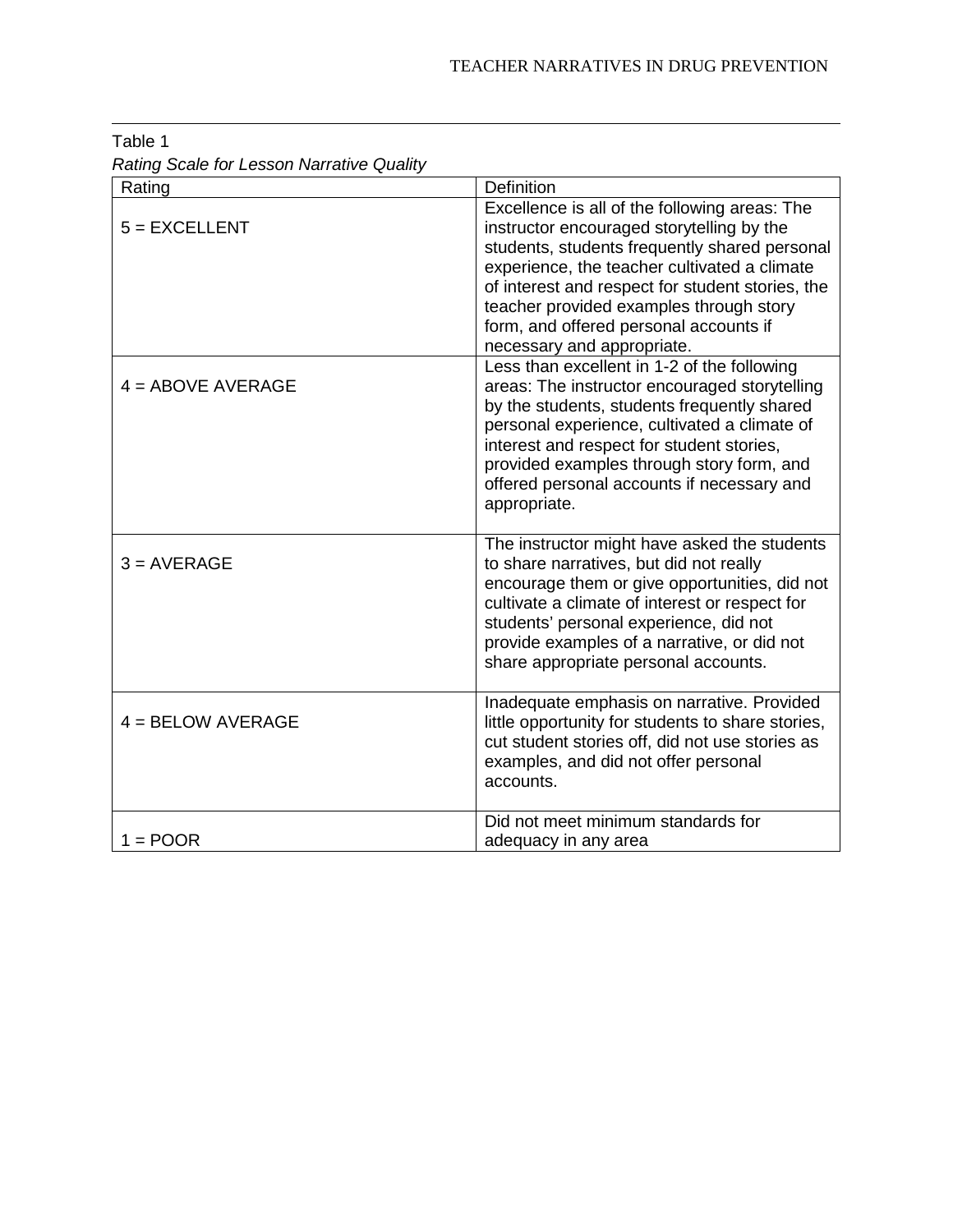Table 2

 $\ddot{\phantom{a}}$ 

*Frequencies and Percentages of Narrative Elements, Forms, and Functions*

| <b>Narrative Elements</b>                     | <b>Frequency</b> |     | $\frac{9}{6}$ |     |
|-----------------------------------------------|------------------|-----|---------------|-----|
| Character.                                    |                  |     |               |     |
| The teacher him/herself                       |                  | 95  |               | 36% |
| Hypothetical, generalized "You"               |                  | 87  |               | 33% |
| A friend of the teacher                       |                  | 74  |               | 28% |
| Hypothetical "student"                        | 43               |     | 16%           |     |
| A parent                                      | 40               |     | 15%           |     |
| Other generalized student at the school       |                  | 38  |               | 14% |
| A specific student                            | 25               |     | 10%           |     |
| Child of the teacher                          | 11               |     | 4%            |     |
| Other family member of the teacher            | 10               |     | 4%            |     |
| Partner/Spouse of the teacher                 |                  | 8   |               | 3%  |
| Other adult                                   | 7                |     | 3%            |     |
|                                               | $\overline{7}$   |     | 3%            |     |
| Media personality                             | 1                |     |               |     |
| Stranger                                      |                  |     | $< 1\%$       |     |
| Setting:                                      |                  |     |               |     |
| Public setting other than school              |                  | 66  |               | 25% |
| School                                        | 28               |     | 11%           |     |
| Home                                          | 27               |     | 10%           |     |
|                                               |                  |     |               |     |
| Topic:                                        |                  |     |               |     |
| Social interaction (other than Peer Pressure) |                  | 90  |               | 34% |
| Peer Pressure                                 | 73               |     | 28%           |     |
| Risky behaviors (other than substance use)    | 45               |     | 17%           |     |
| Alcohol                                       |                  | 36  |               | 14% |
| Tobacco                                       | 23               |     | 9%            |     |
| Miscellaneous                                 | 18               |     | 7%            |     |
|                                               | 13               |     | 5%            |     |
| Marijuana                                     |                  |     |               |     |
| <b>Stress</b>                                 | 11               |     | 4%            |     |
| Leisure time                                  | 11               |     | 4%            |     |
| Taking responsibility                         | 9                |     | 3%            |     |
| Action:                                       |                  |     |               |     |
| Enacting refuse, explain, avoid, or leave     |                  | 110 |               | 42% |
| Negative or positive nonverbal action         |                  | 48  |               | 18% |
|                                               | 35               |     | 13%           |     |
| Negative or positive verbal action            |                  |     |               |     |
| Resolution:                                   |                  |     |               |     |
| Positive resolution                           | 91               |     | 35%           |     |
| Negative resolution                           | 69               |     | 26%           |     |
| Neither positive nor negative                 | 13               |     | 5%            |     |
|                                               |                  |     |               |     |
|                                               |                  |     |               |     |
| Narrative Form                                |                  |     |               |     |
| Other/Fiction                                 | 111              |     | 42%           |     |
| Self/Nonfiction                               | 89               |     | 34%           |     |
| Other/Nonfiction                              | 35               |     | 13%           |     |